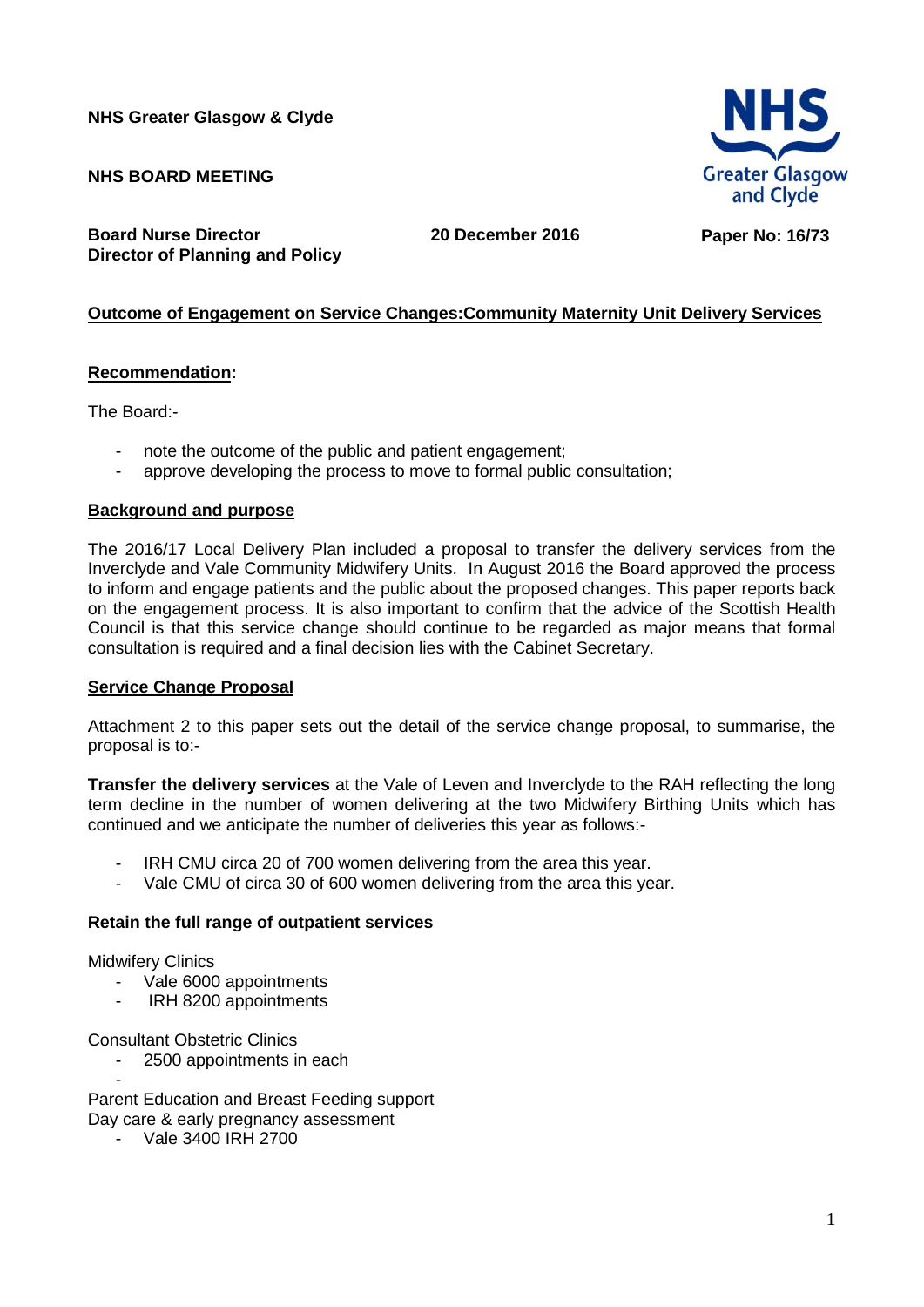### **Engagement process.**

This section provides a brief summary of the engagement process, the full detail is included in attachment 1.

- Two Stakeholder Reference groups were established to help shape how best we inform and engage with people who may be affected by the proposal to transfer birthing services. Membership of the Stakeholder Reference Groups included current and recent service users and representatives from the Daisy Foundation West Dunbartonshire, Your Voice Inverclyde and NHS GGC staff.
- A variety of engagement methods were used to reach out to women who have or may use the services provided at the Community Maternity Units, their partners, grandparents and the wider public. These methods included: nine drop in sessions at the Community Maternity Units, two public events held in Inverclyde Royal Hospital and Vale of Leven Hospital, seven outreach sessions at mum and baby/toddler groups, play groups and parenting support groups. An information leaflet was also produced and handed out by midwives to women who are currently accessing antenatal and postnatal care in the Community Maternity Unit and in the community.
- Information on the proposal and engagement opportunities were regularly promoted on dedicated NHS GGC webpages for both Community Maternity Units and via NHS GGC's social media networks such as Facebook and Twitter. People could also get in touch with the Patient Experience Public Involvement Team via email, telephone or in writing.
- During the engagement process we heard from two hundred and twelve people from across Inverclyde and West Dunbartonshire and we received 30 emails, four telephone calls and seven letters with comments about the proposal.

#### **Issues Emerging from Engagement**

We have summarised the issues which have been highlighted in the engagement process and provided initial comments:-

**Increasing out of area bookings:** the view was expressed that by encouraging women who do not live in the area to access the service we could increase numbers. We do not believe this is a realistic assessment. Inviting women from outside these areas to attend for antenatal and post natal care, rather than accessing these services locally, so that they can have continuity of care to deliver in the CMUs seems counter intuitive. We will explore as part of the consultation how we assess the views of women from other areas.

**Home Births:** points were raised about the level of understanding about safety of home births, which is similar to the CMUs, and there availability.

**Re-establishing consultant Units:** The consultant obstetric units at the two hospitals were closed in 2004 as the levels of births were not sufficient to support the full range of services required to sustain such Units. We will set out in the consultation material the details of why reopening those services is not a realistic option.

**Essential local services:** There were strong views expressed that the delivery services at the CMUs delivery services are essential local services and change to them undermines other services. We understand this concern about the rest of the local hospitals and we do need to re emphasise that changes to these services does not impact on local services.

**Sustainability:** the issues we raised about sustainability and recruitment were not fully understood. One of the issues in that regard was why we can continue to deliver home births but not CMU births. Both of these points need to be more fully explained in the consultation.

**Travel:** the concern that women would need to travel for delivery was raised. We accept this is an issue for the small number of woman currently delivering in the CMUs but it is important to restate that the change proposed is one journey for delivery and to emphasise that all antenatal and postnatal care will continue to be delivered locally.

**Marketing:** there was criticism of the marketing effort which was committed to on the back of previous consideration of the future of the delivery services. While there have been a series of criticisms of aspects such as poster, media coverage and communication with GPs, the reality is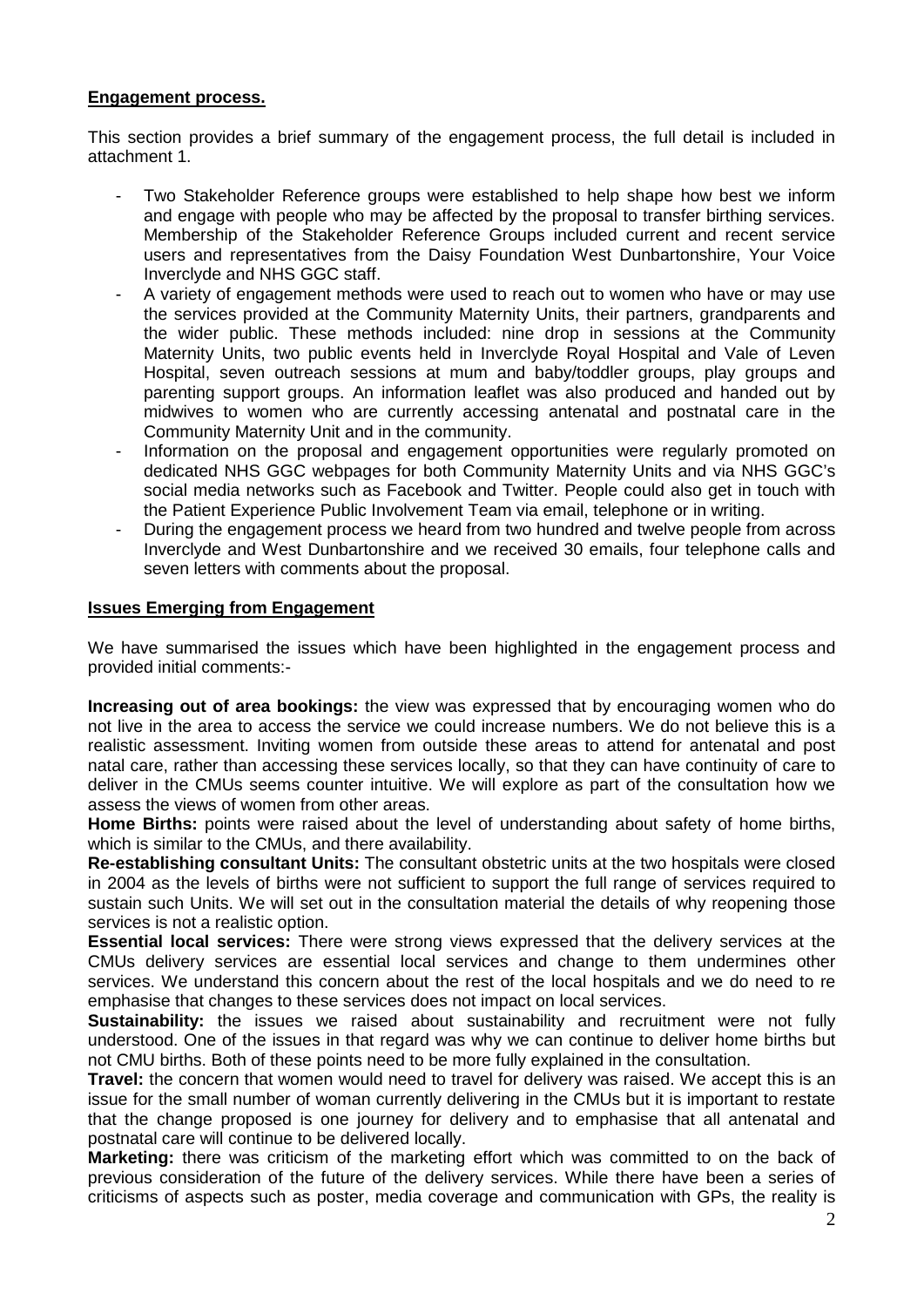that the factors which influence woman's choices are their assessment and attitude to risk; their engagement with their midwife and advice from family and friends. This reengagement with women has not suggested that marketing would have influenced their choices. The central booking system gives women more immediate access to see a midwife rather than accessing midwifery care through their GP.

**Capacity at RAH:** there were concerns about the capacity for the additional deliveries at the RAH. The level of additional deliveries is around one each week and this can be accommodated without any issues.

**Issues with the engagement process:** there were comments about the engagement process focussing too narrowly on women of child bearing age and a call for wider public consultation. In our view we can demonstrate the breadth of the engagement work, however, given the decision on further process required there is another opportunity to address this issue.

**Impact on inequalities:** we have completed and EQIA of the proposal.

### **Conclusions and next steps**

This paper has set out the engagement work which has been undertaken and the views and issues emerging. The engagement has highlighted the extent of local concerns about the wider issue of the future of local hospital services and concern about previous decisions, taken a number of years ago, to change maternity services. The engagement has not highlighted any issues specific to these services which we had not considered in developing our proposals. The engagement confirms that the impact of the choices which women make and current clinical guidance on risk mean that the delivery numbers will not increase above the current level.

The proposal is therefore to proceed with consultation which will enable the Board to make a final decision on the future of the delivery services for submission to the Cabinet Secretary.

The proposed next steps are to:-

- agree with SHC a proportionate consultation process which reflects the extensive prior process on these service changes, including option appraisal, formal public consultation and independent scrutiny;
- develop consultation material which responds to the issues raised in the engagement programme;
- To ensure strategic and local fit synchronise that consultation with the publication of the National Maternity Strategy which is due early in the New Year.

These proposals have the support of the Board's clinical advisory committees. A final important point is that this further round of consultation will now take place in the context of the Board publishing the approach to transforming acute services.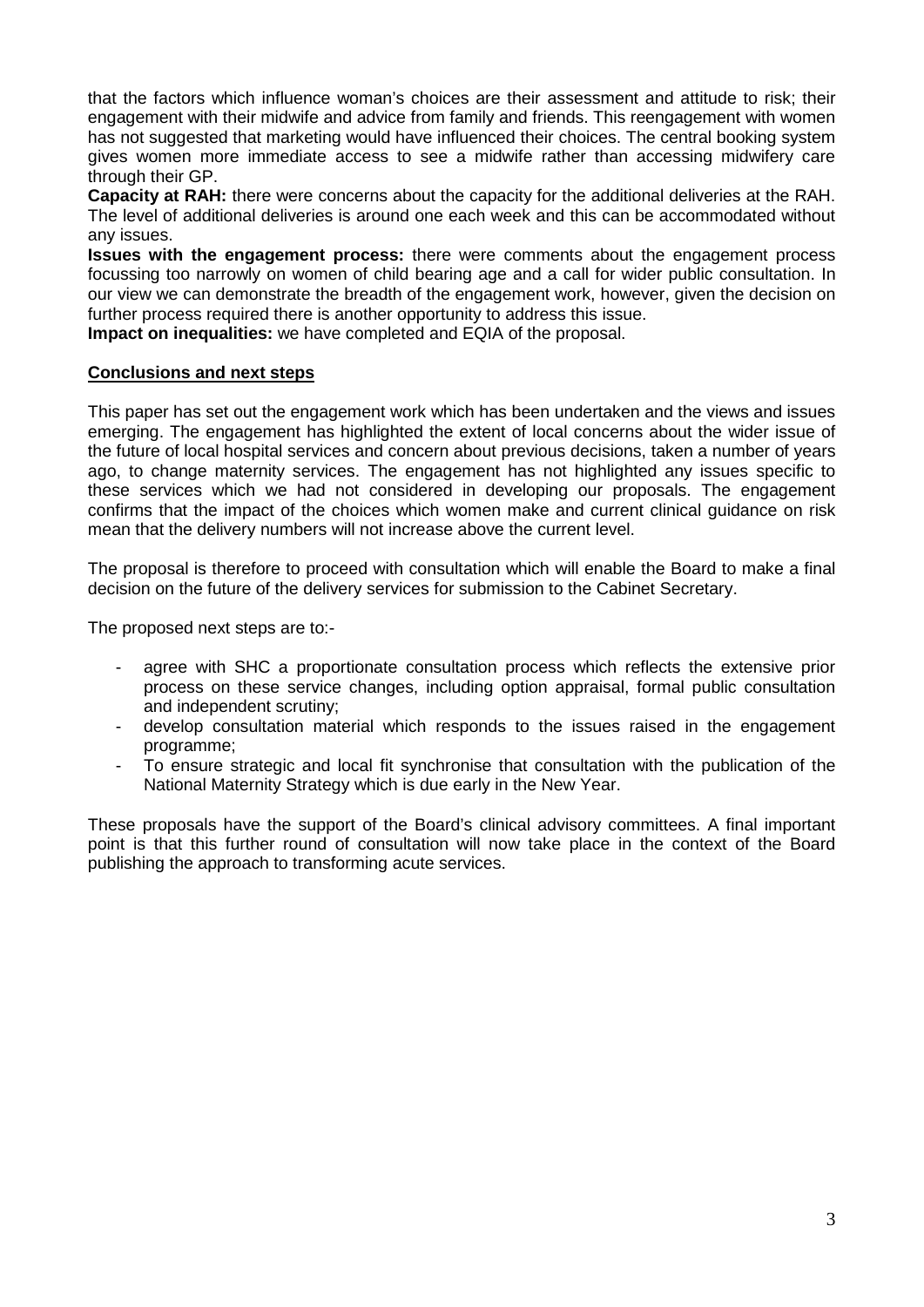## **Attachment 1**

## **Transfer of Birthing Services from Community Maternity Units Informing and Engaging Report**

## **1. Introduction**

This report describes the informing and engagement process undertaken on this proposal, including the activities to inform and engage with women, their families and the wider public about the proposal, and a summary of the key themes that have been heard during the course of this process.

### **2. Overview of Informing and Engaging Process**

The informing and engaging process on this proposal was publicly launched on 1 September 2016, continuing until 5 December 2016. Involvement and Communications plans were developed in line with the guidance in CEL 4 (2010) and with advice from two Stakeholder Reference Groups which were set up to guide the engagement process. The Involvement and Communication Plans provided an outline of how we will inform and engage with people and communities who may be potentially affected by the proposed changes to birthing services at the Community Maternity Units.

### **2.1 Stakeholder Reference Groups**

A Stakeholder Reference Group (SRG) was established for each Community Maternity Unit to provide advice on how we inform and engage effectively with women who have or may use maternity services and the wider public on the proposed changes to birthing services. The aims of the groups were to:

- Help identify and list the people and communities who may be affected by this proposed service change and consider how best to inform and engage with them on the proposal.
- Review the options available.
- Advise on the development of information materials and events for people.
- Utilise local knowledge to help advise how best we reach out and involve key stakeholders within their community networks including social media.
- Share information on the proposal to transfer birthing services and promote engagement activities within their community and networks including via social media.
- Provide feedback on the engagement process.

Attempts were made to ensure the membership was reflective of people who would be directly affected by the proposal by doing the following:

- Midwives from the Inverclyde and the Vale of Leven Community Maternity Units made direct approaches of women currently attending for antenatal care and women who had previously used the birthing service
- Invites to participate in the Stakeholder Reference Group were sent to a number of relevant groups and organisations such as play groups, mum and baby/toddler groups with support from Your Voice Inverclyde and West Dunbartonshire Community Voluntary Service Database
- The Patient Experience Public Involvement Manager made approaches of the Daisy Foundation West Dunbartonshire, National Childbirth Trust Lomond, Daisy Foundation Inverclyde, Inverclyde Baby Sensory and Breast Feeding Network Inverclyde

The membership of the SRGs included:

• Current and recent service users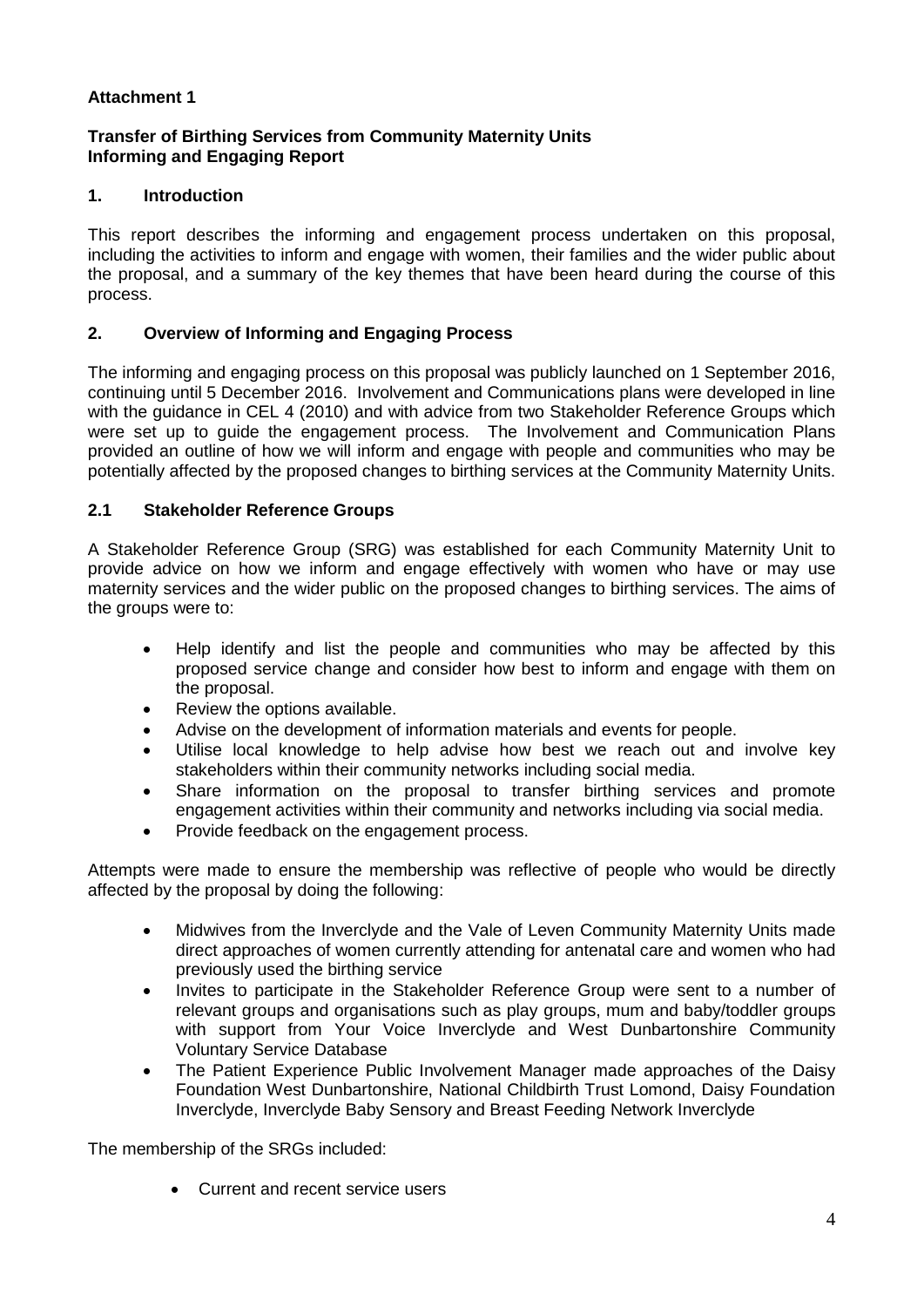- A representative from Your Voice Inverclyde
- Class Leader from Daisy Foundation West Dunbartonshire. The Daisy Foundation provides relaxation and yoga classes and ante natal education for women during pregnancy in Dumbarton and many of these women use the Vale of Leven Community Maternity Unit
- Patient Focus Public Involvement Officer from West Dunbartonshire HSCP
- Nurse Director (Chair of Vale of Leven Community Maternity Unit)
- Chief Midwife (Chair of Inverclyde Community Maternity Unit)
- **Lead Midwife**
- Clinical Service Manager
- Senior Charge Midwife
- Midwife
- Head of Planning
- Patient Experience Public Involvement Manager (PEPI)

The first Stakeholder Reference Group meetings took place week beginning the 26<sup>th</sup> September and an overview of the proposal and the case for change was provided. There was also an in depth discussion led by the Chair to review the options and it was agreed that the only two options were status quo or to transfer birthing services. The reasons as to why having a Consultant Led Unit was not a viable option were explained to the group and there was agreement to discount this option. During the meetings the groups:

- Discussed the Involvement and Communications plan and agreed on who we need to engage with and what engagement activities will be used to enable people to have their say.
- Commented on the draft leaflet, agreed key messages and how this should be promoted.
- Discussed the format and content of the public event and suggested potential venues.

An officer from the Scottish Health Council (SHC) was in attendance and provided feedback about the meeting.

Participation on the group also included occasionally commenting via email or by telephone to seek views on finalising the draft leaflet, event plans and how best to share information via social media.

The second and final meetings of the Stakeholder Reference Groups took place week beginning 28 November 2016 to review the engagement activities undertaken and what we have heard. This included reviewing any alternative options that the public had suggested which included re instating a Consultant Led Unit at Inverclyde Royal Hospital and the Vale of Leven Hospital. Following further discussion, the group accepted the rationale as to why we can't reinstate a Consultant Led Unit at both hospitals. It was agreed at this meeting that there are still only two options – status quo or transfer birthing services. The Patient Experience Public Involvement Manager also led a discussion on what worked well and what didn't work so well in relation to the engagement process.

An officer from the SHC was in attendance and asked members to complete a short evaluation of the process and their involvement on the stakeholder reference group.

## **3. Informing and Engaging Activities**

The informing and engaging activities were shaped through discussion with the SRGs and a range of methods and materials have been used to inform people about the proposal and invite feedback. This includes: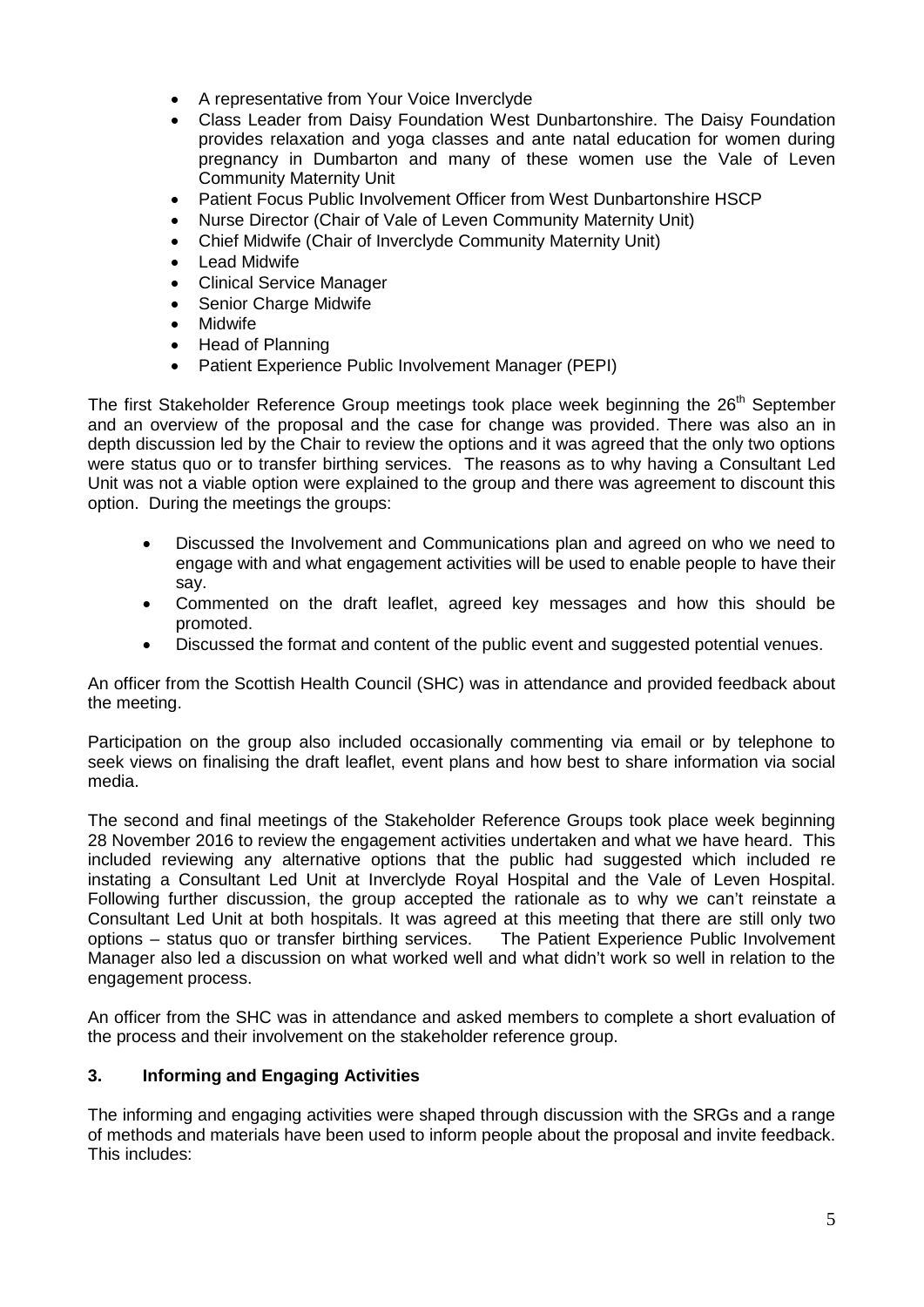## **3.1 Communications**

Information about the proposal and how people could get involved was available from 1 September 2016 on dedicated NHSGGC web pages for both Community Maternity Units and was subsequently referred to in all printed materials and letters. It was updated regularly to provide an ongoing account of the engagement, including an update on the Stakeholder Reference Groups, promotion of the public events and the presentation and information materials for the public events. During the engagement process, there were a total of 1047 visits to Community Maternity Unit Service Change web pages. The Corporate Communications Team regularly issued press releases throughout the engagement process and provided information about the proposal and public events in the Health News. They also used the NHSGGC Twitter account and NHSGGC Facebook page to regularly promote the website, information leaflet, public events and encourage feedback.

## **3.2 Letters / Mailing List**

A letter to inform people about the proposal and how to have their say including contact details for the PEPI Manager were sent out to twenty three Community Councils across Inverclyde and West Dunbartonshire on 9 September 2016. The PEPI Manager also attended a meeting of the Inverkip and Wemyss Bay Community Council Meeting on 6 October 2016 to talk about the proposal. This was attended by twenty people including councillors, Community wardens and members of the public.

During the week beginning 14 September 2016, letters were also sent to Councillors, and organisations such as the Daisy Foundation West Dunbartonshire, Daisy Foundation Inverclyde, Breast Feeding Network Inverclyde and National Childbirth Trust Lomond.

Letters were also sent via recognised local networks in West Dunbartonshire and Inverclyde particularly focusing on mum and baby / toddler groups, nurseries and parenting support groups. For example, Your Voice Inverclyde helping to share information across their extensive network of approximately 300 individuals / organisations on their mailing list throughout the engagement process. The Community Connectors from Your Voice Inverclyde also helped to share information about the proposal and how to get involved when they were out and about at various community centres. They also helped to promote the public event by putting information on the Your Voice Inverclyde Twitter and Facebook page.

West Dunbartonshire Community Voluntary Service (CVS) also helped to share information with organisations on their database throughout the engagement process. They were also approached to promote the public event by putting information on their Twitter and Facebook page.

## **3.3 Information Leaflet**

A leaflet was also produced in partnership with the Stakeholder Reference Groups to; help inform people about what we are proposing to change and why; clarify who will be affected; provide details of how people could get in touch to have their say.

Approximately 1200 leaflets were distributed over a five week period and included midwives handing out a copy to women attending the Community Maternity Units for antenatal and postnatal care and to women attending for midwife led appointments at GP surgeries. The PEPI Manager also handed out copies during drop in sessions, outreach activities and the Public Event. The leaflet was also available on NHSGGC's website to download and shared electronically with mailing lists held by the PEPI Manager, Your Voice Inverclyde and West Dunbartonshire CVS.

## **3.4 Drop-in Sessions**

The PEPI Manager held a total of nine drop in sessions at the Community Maternity Units over four mornings and three afternoons to capture patients who were attending the various clinics that are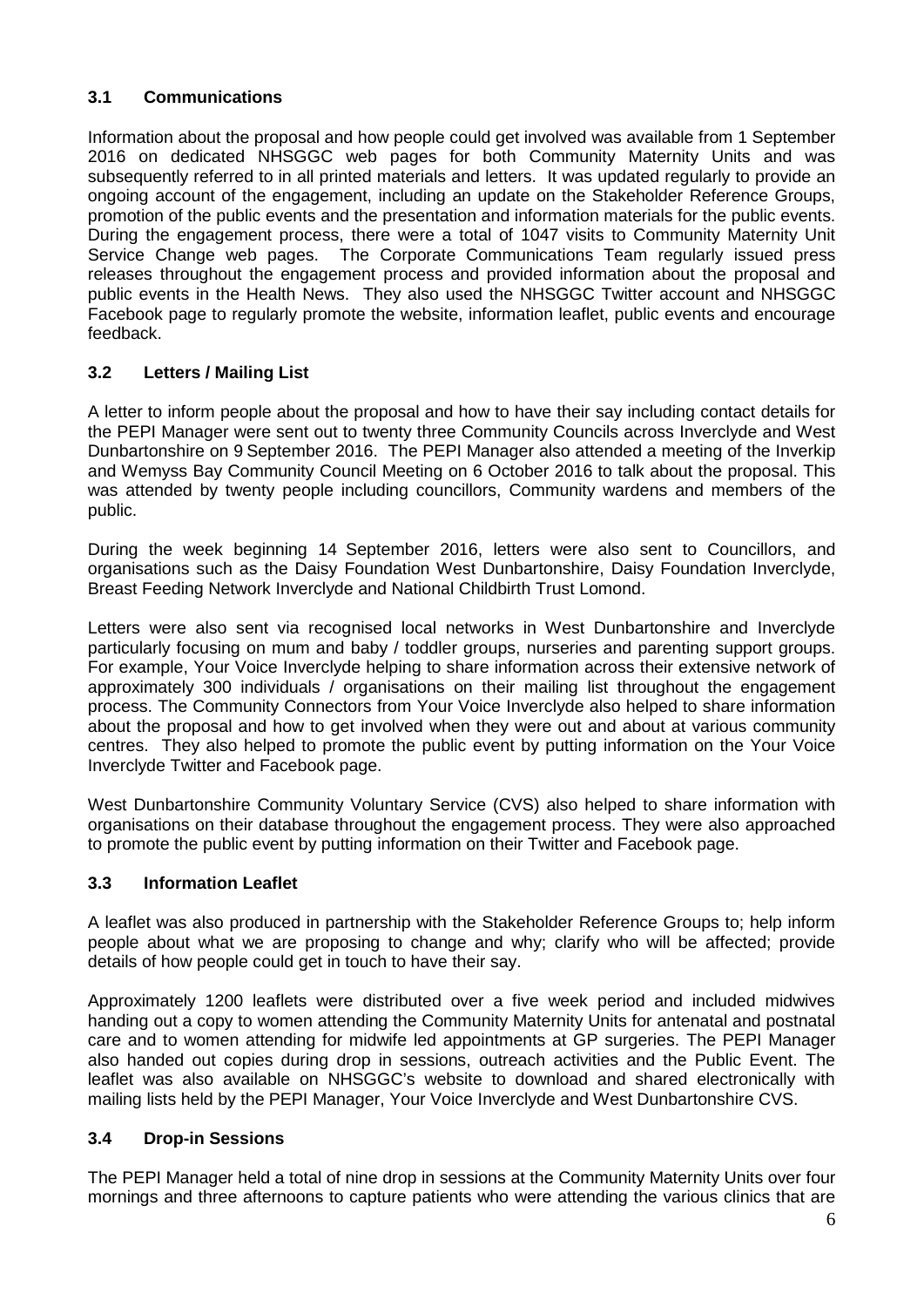held. These clinics included booking appointments, scan clinics, midwife led clinic and consultant led clinic and also women attending the Community Maternity Units for day care. The PEPI Manager was also available on two Saturday afternoons to talk to women and their partners attending the drop in Parent Education Class held at the Community Maternity Units. During the Vale of Leven session, the Patient Experience Public Involvement Manager also had the opportunity to meet two mums who had just had their baby that morning in the Community Maternity Unit.

During each two hour drop in session, women and their partners were given the opportunity to find out more about the proposal, ask questions and tell us what they think. The PEPI Manager also asked if the proposal would affect them.

One week before the drop in sessions were held, a poster advertising them was displayed throughout the Community Maternity Units and this also included contact details and methods for alternative ways to provide feedback. During the drop in sessions, midwifery staffed helped to direct patients to the PEPI Manager.

During the drop in sessions, the PEPI Manager carried out one to one chats with twenty one people at Inverclyde Community Maternity Unit and thirty four people at the Vale of Leven Community Maternity Unit. This included women who were on the green or red pathway and also some of their partners

## **3.5 Public Events**

Two public events were held in each locality and the aim of these events was to:

- Ensure people are informed about what we are proposing.
- Ensure we explain the reasons why we are proposing this change and who would be affected.
- Ensure people understand what services are provided at Community Maternity Units and would not change.
- Provide an opportunity to hear what people think about what we are proposing and answer questions, or listen to concerns.

The target audience for the public events was those who would potentially be affected by the proposal to transfer birthing services. We therefore looked to encourage women who have, or who may use maternity services to attend along with their partners or members of their families. The event also provided an opportunity for the wider public to find out more about the proposed change to birthing services.

The event format was designed to be a drop-in event, with a rolling programme of more formal presentations. Participants could come any time between 4pm and 7pm where information stands would provide information on the current services; pregnancy pathways; and the proposal itself. Staff were on hand to talk to participants about any of these elements and answer any questions that they may have.

Additionally, three presentations were scheduled at 4.15pm; 5.15pm; and 6.30pm where the Director of Nursing provided a more formal presentation and question and answer session on the proposal.

Thirty eight people attended the Inverclyde public event which was held on Tuesday 8 November 2016 in the Dining Hall at Inverclyde Royal Hospital. These thirty eight people were made up of the following:

• 2 women and 1 man who had recent experience of birthing services at the Inverclyde CMU;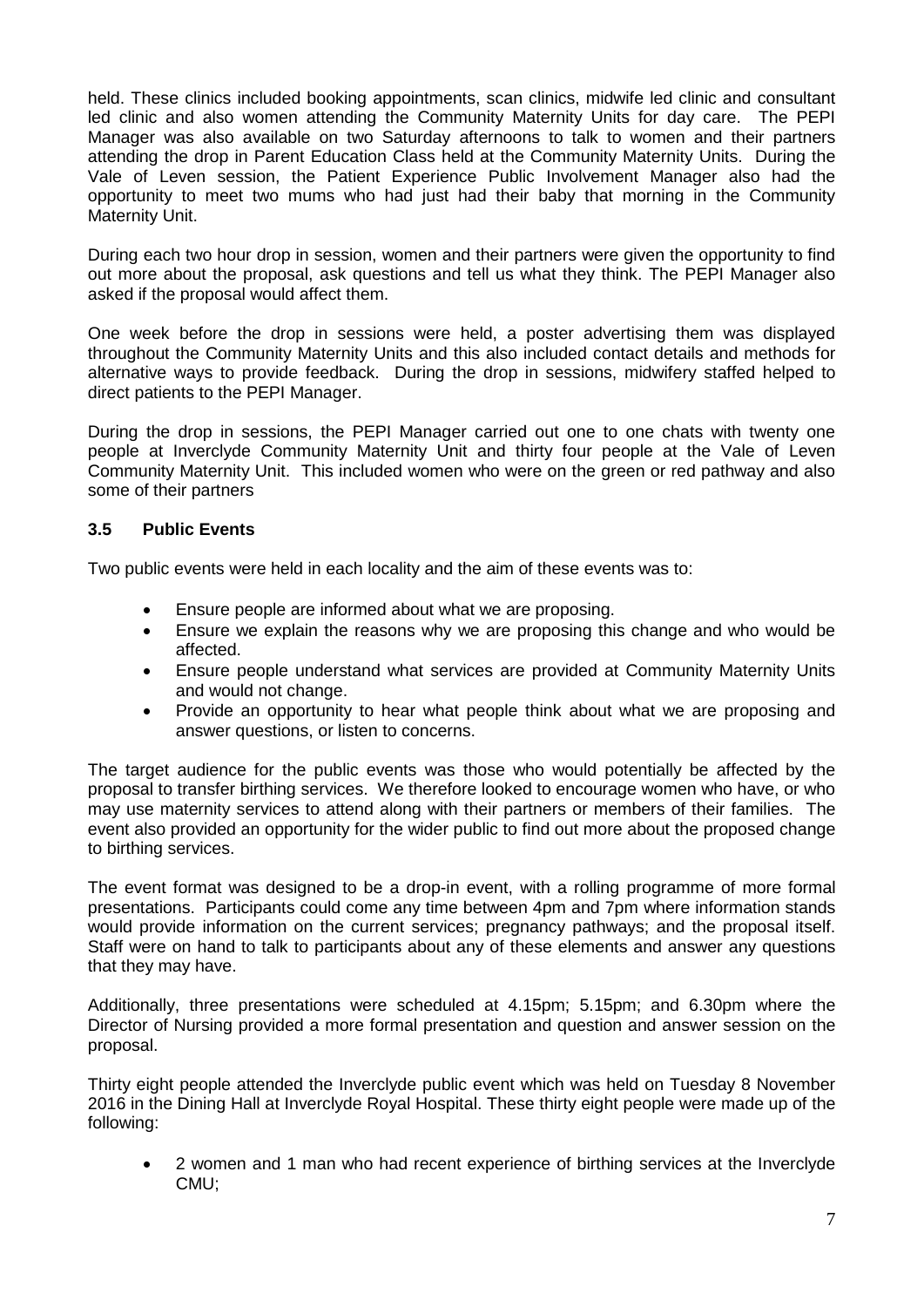- 2 MSPs;
- 7 local councillors;
- 27 members of the public.

Eight people attended the Vale of Leven public event which was held on Monday 14 November 2016 in the Post Graduate Meeting rooms, at the Vale of Leven Hospital.

These 8 people were made up of the following:

- 1 woman who had recent experience of birthing services at the Vale of Leven CMU;
- 1 MSP;
- 6 members of the public.

An officer from the SHC was in attendance at both events to quality assure the process and carry out a participant evaluation.

## **3.6 Outreach Sessions**

Members of the Stakeholder Reference Groups suggested it would be useful for the PEPI Manager to attend mum and baby/toddler groups, play groups and parenting support groups to provide women who have recently used maternity services the opportunity to find out more about the proposal and give their views. Seven outreach sessions were undertaken at the following locations across Inverclyde and West Dunbartonshire:

- Aqua natal class at Waterfront Greenock run jointly by NHS GGC Physiotherapy and Midwifery staff;
- Book Bug, Rainbow Family Centre, Port Glasgow;
- Happy Tots run by voluntary organisation, Inverclyde
- Evening relaxation class run by Daisy Foundation, Dumbarton;
- Baby Sensory Class, Balloch;
- Breast Feeding Support Group run by West Dunbartonshire HSCP at Dumbarton Library;
- Baby Yoga run by West Dunbartonshire Council at Dumbarton Library.

During these sessions, the PEPI Manager spoke to a total of fifty six people which included women who have a recent experience of maternity services and some grandparents.

## **3.7 Equality and Accessibility**

The involvement and engagement was developed to be fully accessible to all communities. Throughout, we used easy to read information, presented in easy to read formats. If required, information could be provided in alternative languages or formats. We used the internet to host papers and information to help make them accessible to a wider population or those who have difficulty in travelling. We ensured that all meeting venues for the stakeholder reference group or for public events were fully accessible. We ensured our engagement did not negatively impact on people based on age, sex, race or any other protected characteristics.

## **4. Reviewing Options**

At various points during the engagement process, we involved those who may be potentially affected by the proposal, in reviewing and developing options which were robust, evidence-based, person-centred, sustainable and consistent with clinical standards and national policy.

**4.1** The process of engaging on the options was discussed during the first SRG meetings. Following the preferred option and case for change being presented to the groups which included three service users, a representative from the Daisy Foundation and staff who provide the service,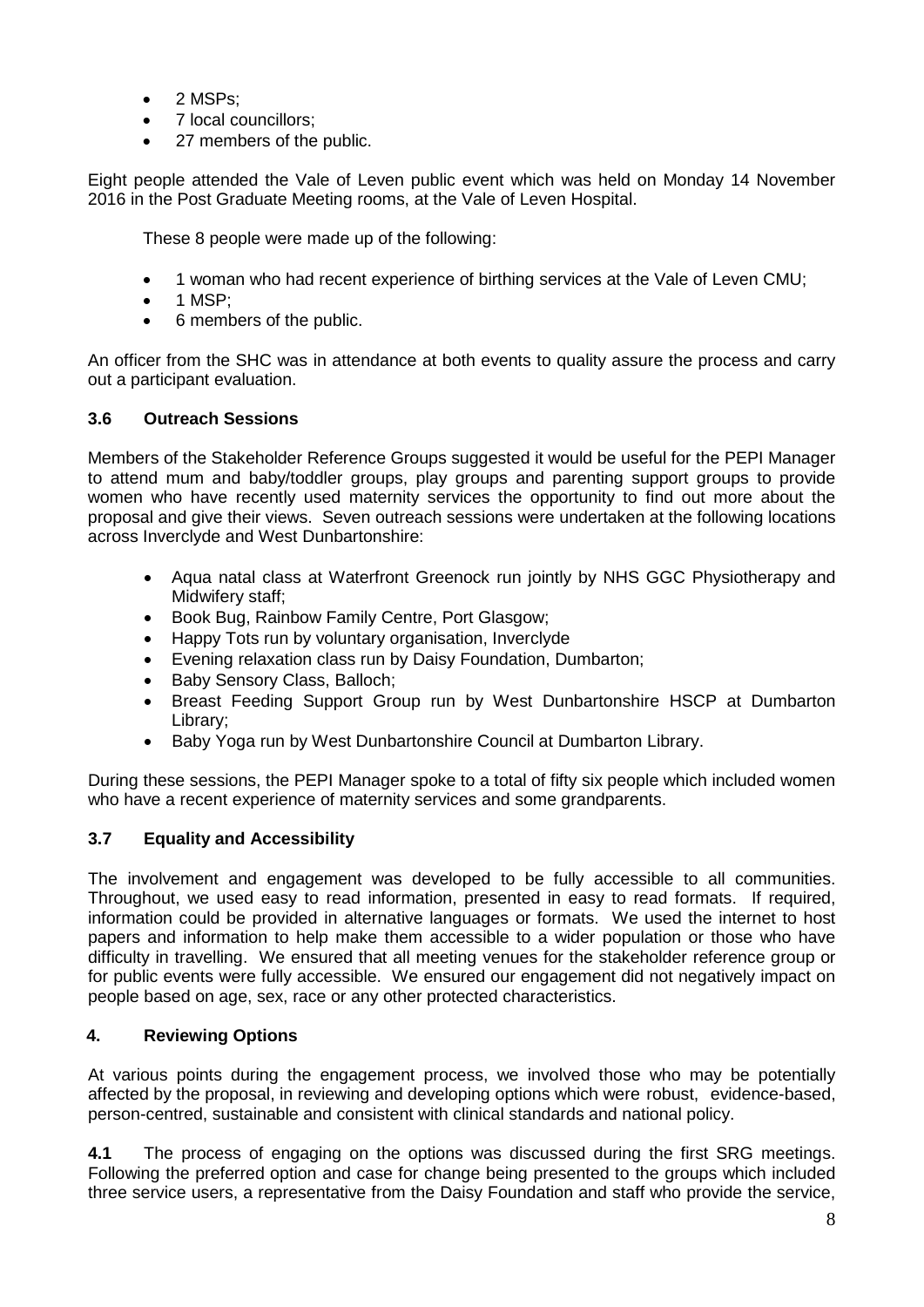they were asked to suggest any alternatives to what was being proposed. The service users understood the rationale behind the proposal but raised the following:

- If the birthing service was to transfer, would this impact further on being able to recruit midwives to provide antenatal and postnatal care
- It is important to explain clearly why this is our preferred option to the public as people will just think it is a money saving exercise.
- Continuity of care is important to mums to be concern that women wouldn't know the staff at the CMU in Paisley
- Does the CMU in Paisley have capacity?
- If under the proposal, home births are still being offered, would you not still need labour and birthing skills and midwives to be on call?
- Would home births be affected by the recruitment issues at the Inverclyde Community Maternity Unit?
- Number of women from West Dunbartonshire that choose CMU at Paisley for that 'just in case' option as onsite obstetricians
- Home birthing service in Clyde is different from Glasgow's home birthing service
- Number of home births is increasing in Glasgow perhaps women in West Dunbartonshire may not be aware of the home birthing option

The option of reinstating the Consultant Led Obstetric Unit at Inverclyde Royal Hospital and Vale of Leven Hospital was also discussed and the group understood the reasons why this was not a viable option. Reasons include:

- Consultant Obstetric Units require a 24 hour anaesthesia and analgesia service with consultant supervision (must be obstetric anaesthetists, not general), adult high dependency and access to intensive care, haematology blood transfusion and other DGH support services and an integrated obstetric and neonatal care service. (EGAMS Report, 2003)
- There must be greater numbers than deliver from these two catchment areas to justify a full consultant service, that is why the units were closed some years ago.

To ensure the safety and sustainability of the service in the future it was agreed by both Stakeholder Reference Groups that the options were limited and the only two viable options were:

- Transfer the birthing service to the Royal Alexandria Hospital, Paisley.
- Status quo keep the birthing service at the Inverclyde Community Maternity Unit.

However it was highlighted at both SRG meetings that it is important to explain to women and the wider public the reason as to why reinstating a Consultant Led Unit in Inverclyde and at the Vale of Leven Hospital is not a current option.

**4.2** During the Public Events, information was presented about the proposal and the case for change. Participants were provided with further opportunity to question, comment on the two options presented and suggest alternatives during the three talks that were held.

The options we presented and asked people to consider were:

- Status quo: Keep the birthing service at the Inverclyde and Vale of Leven Community Maternity Units
- Our proposal: Transfer birthing services
- Any other options?

Suggestions on alternative options included: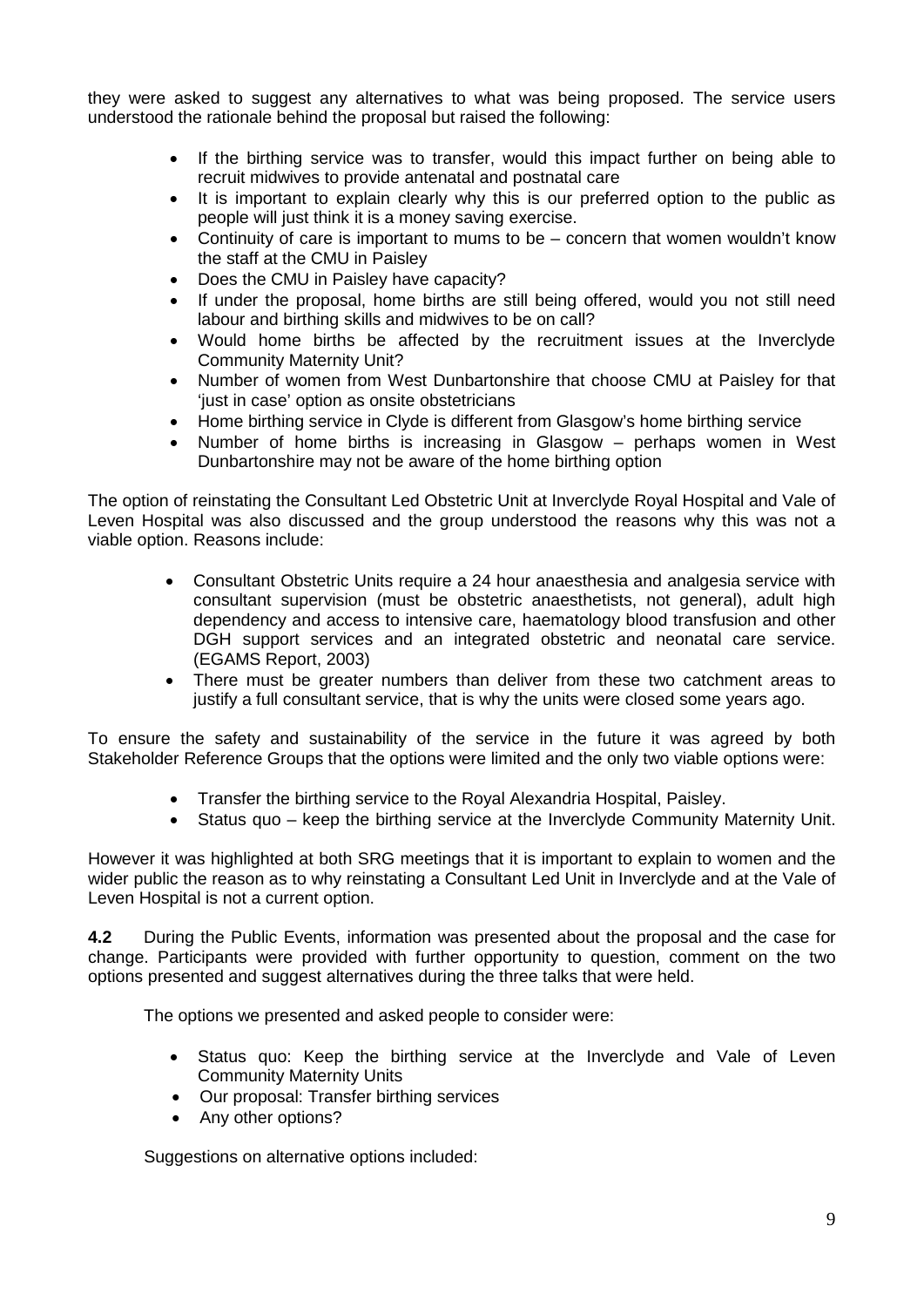- Bring back Consultant Led Units at Inverclyde Royal Hospital and Vale of Leven Hospital
- Staff from Paisley to staff on call service
- Could GPs help provide this service in Inverclyde?
- Put in options to help increase the numbers who can give birth
- Can catchment areas be changed so that more people have to come to the Vale of Leven and so increase the numbers to make a Consultant Led Unit viable?
- Women who live in Glasgow and want the option of a normality birth do not know that the Vale of Leven Community Maternity Unit provides a midwife led birthing service

Some participants felt that not all the options had been covered and it was queried what more could be done to recruit and maintain skills.

**4.3** At the second SRG Meetings, the groups heard a review of the feedback to date in relation to the proposal. Staff and the service users were asked to consider what had been heard and suggest any further options. As the majority of feedback about options had been to bring back the consultant led unit at both hospitals, the group reviewed again why it is not a viable option to re instate this. It was agreed at this meeting that there are still only two options – status quo or transfer birthing services.

## **5. Feedback, Comments and Concerns Heard**

All feedback, comments and concerns heard throughout the engagement process were captured and collated. In total, we have heard from two hundred and twelve people across Inverclyde and West Dunbartonshire during the engagement activities.

## **5.1 Who we have heard from**

In line with the guidance, the engagement process has reached out to: women who are currently using the services provided at the Community Maternity Units and are on either the green pathway or red pathway; women who were on the green pathway and gave birth at the Community Maternity Units; women who were on the red pathway and shared their experiences of birthing at Paisley and also their partners, grandparents and the wider public.

Below is a summary of who we have heard from:

## **Inverclyde Community Maternity Unit**

In total we have engaged with a hundred and twenty nine people in Inverclyde about what they think about the proposal to transfer birthing services. This includes:

- Engaging with a hundred and seven patient and public representatives face to face during the engagement activities
- Comments on the proposal via eight emails, and three telephone calls.
- Out of the eight emails, one respondent supported the proposal and six were against the proposal. All three members of the public who gave their views by telephone were against the proposal.
- We also heard feedback from local politicians, groups and organisations which can be found in Appendix one via one phone call, two emails and five letters which included a letter submitted on behalf of the 5000 people who signed the petition for the 'Save Our Services Inverclyde' campaign.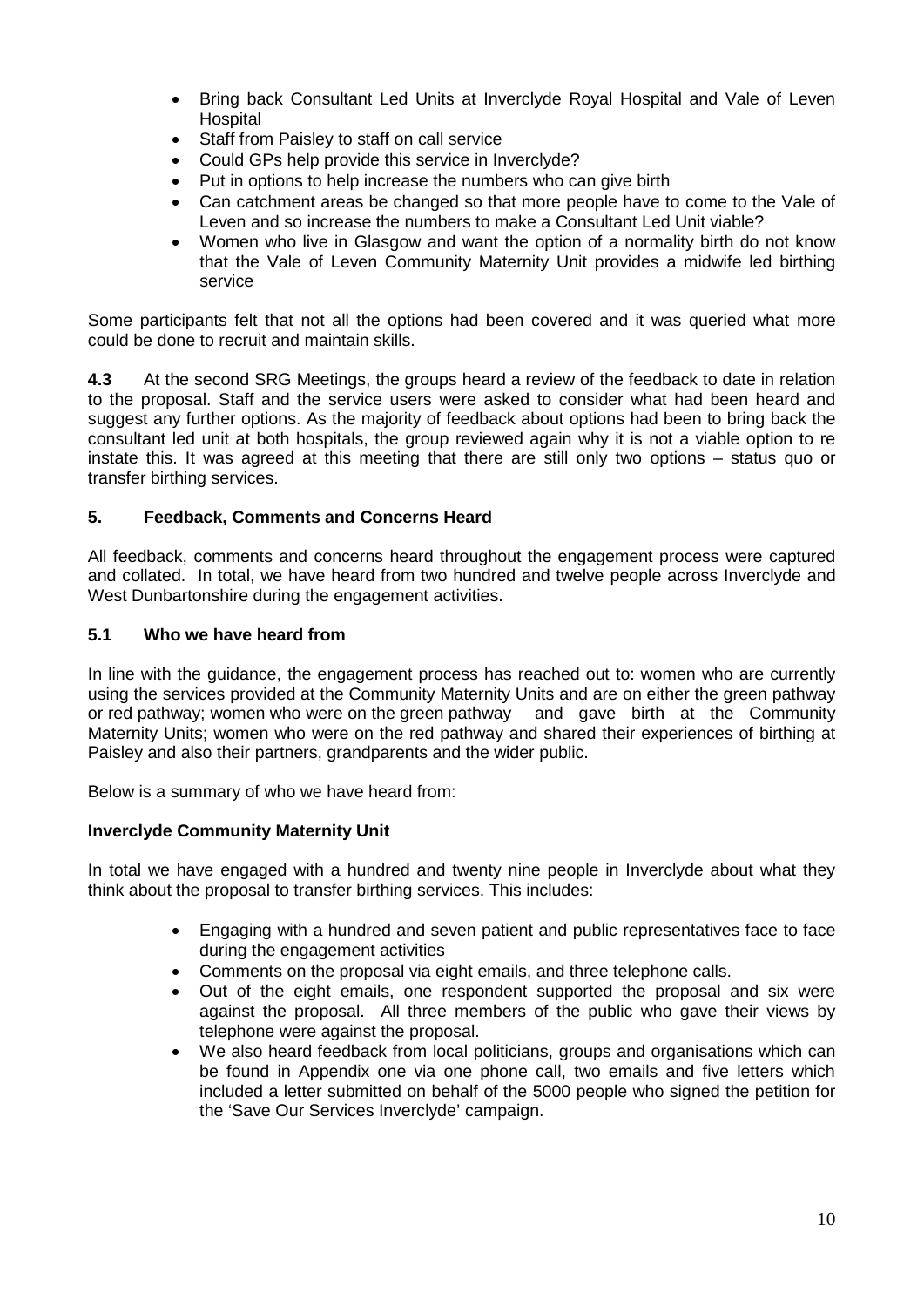## **Vale of Leven Community Maternity Unit**

In total we have heard from eighty three people in relation to what they think about the proposal to transfer birthing services. This includes:

- Engaging with seventy patient and public representatives face to face during the engagement activities
- Comments on the proposal via eight emails. Out of the eight emails, two respondents supported the proposal and six were against.
- We also heard feedback from local politicians, groups and organisations which can be found in Appendix one via one email and four letters

### **5.2 What we have heard**

Below is a summary of the key themes that were heard from people across Inverclyde and West Dunbartonshire. It is worth noting that the majority of themes we heard during the process were similar across both areas:

## **5.2.1 Feedback from low risk women (Green pathway)**

- High praise for the birthing service and the midwives
- Both units are closer to home, local, more convenient
- Perception that the birthing environment at both units is more personalised, intimate, calmer
- Would like the option to birth here as family and friends have given birth here too
- Continuity of care/familiarity of midwives is important when birthing build up a bond, makes you feel safer during labour
- Concern that staff are 'strangers at first' at the RAH
- Concern for travelling further to Paisley while in labour adds to stress especially during bad traffic and bad weather
- Concern for travelling to Paisley if you don't drive and relying on public transport or family and friends and added costs incurred
- Does RAH have capacity? If births increase at RAH CMU, would this impact on natural births? Would women be rushed through? Perception that RAH is overstretched and under staffed.

### **5.2.2 Consultant Led Units**

- Strong feeling from women and the wider public to bring back Consultants with many questioning why this is not an option?
- Many women, partners and the public feel that women should have the choice to birth at the unit but the choice was removed when the Consultant Led Unit was taken away

### **5.2.3 Travel and Public Transport**

- Concern over additional travel and costs and concern over having to rely on public transport which is described as inadequate for both areas
- Concern that this proposal will have an impact on the Scottish Ambulance Service

### **5.2.4 Comments in support of the Proposal**

- People were surprised at the low birthing numbers and commented that they could understand why NHS GGC are proposing this change;
- Concern over midwives keeping their skills up with low birth numbers;
- Perception that the Units are not providing good value for money and funds may be better spent elsewhere.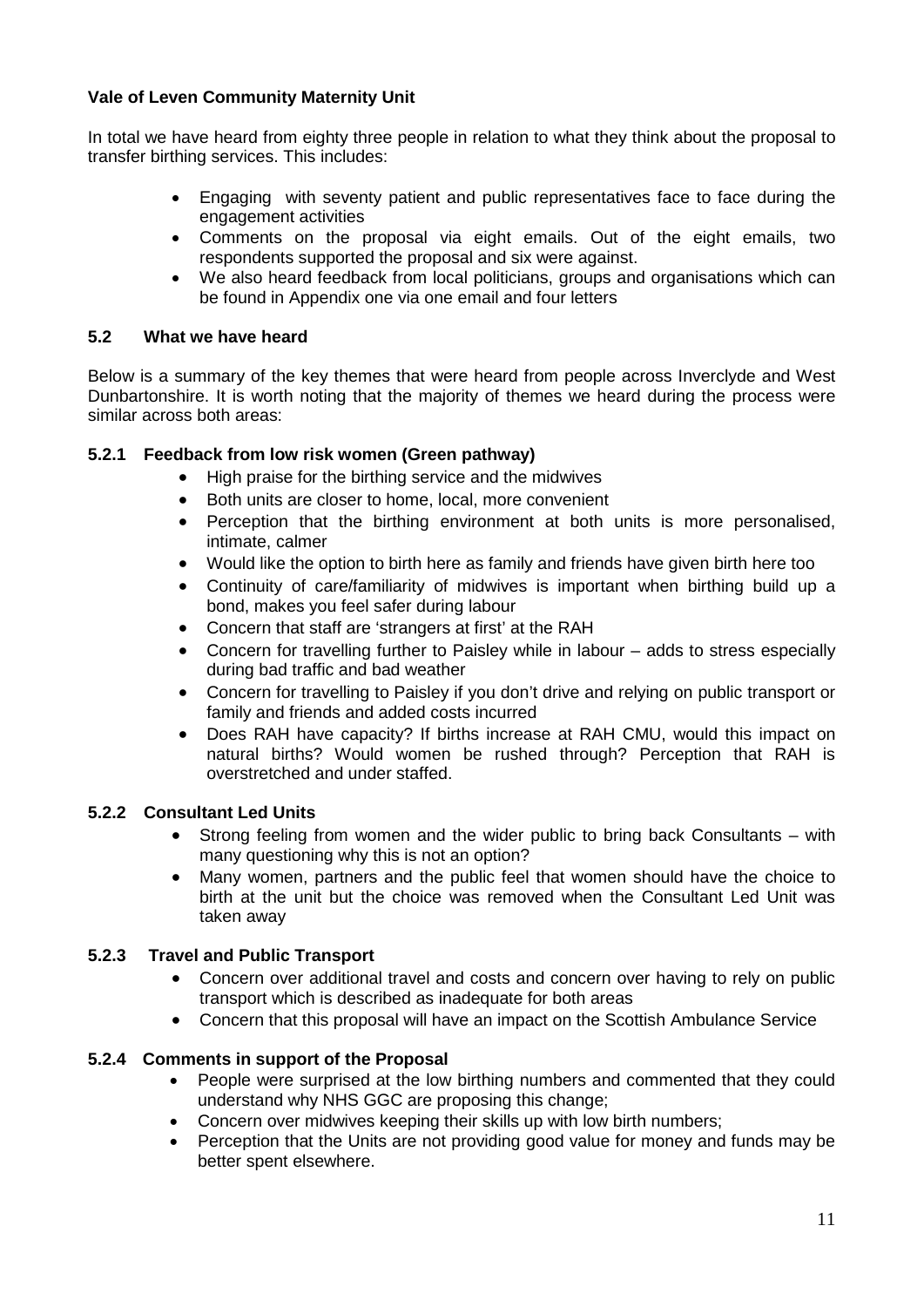## **5.2.5 Keeping Antenatal, Day Care and Postnatal Care Local**

- Women value antenatal, postnatal and day care services remaining local and want reassurance that these services will remain local
- There is a concern that the unit will face further cuts if the birthing service is transferred
- There was positive feedback in relation to these services provided at the Vale of Leven and Inverclyde Community Maternity Units and the person centred care they receive.

### **5.2.6 Birthing Choices**

- There is a feeling among some women that the CMU is not safe without consultants – many women choose or would have chosen RAH for 'peace of mind,' or 'just in case'
- Many women are 'frightened' about being transferred during labour, 'scared' if anything went wrong – Paisley has 'everything you need' - doctors, paediatricians, drugs – which results in them choosing to birth at Paisley
- Query if home births still offered surely more risky than CMU births and would midwives from the units not still need to be on call?
- Perception that birthing has become over medicalised
- Perception among some women and the wider public that Consultants, GPs, midwives scare monger women into choosing Paisley as it's a 'safer' option
- Women are influenced by friends and family when choosing to give birth
- Strong feeling that things can change during labour some women don't want to take the risk

### **5.2.7 Pregnancy pathways**

- Perception among women and the wider public that it is hard to be low risk/fulfil the criteria
- Many women the PEPI Manager spoke with were on the red pathway due to factors such as their age, previous c section, previous medical history
- Many women shared with the PEPI manager that they had started on the green pathway but developed complications or had to be induced

## **5.2.8 Local Services for Local People**

- A genuine sadness and anger that births may go from Inverclyde and West **Dunbartonshire**
- There is a feeling that women should have a choice to birth in Inverclyde and West Dunbartonshire - why should women have to go to Paisley particularly if they have healthy pregnancies and can birth at the CMU.
- Worry and concern that the transfer of birthing services would lead to a further reduction in services to the people of Inverclyde and the surrounding area.
- Local community protective of their local hospital and service.
- Comments that they have a hospital on their doorstep but it lacks the facilities so have to bypass it to go to Paisley.
- Mistrust over engagement process seen as a tick box exercise and there is a feeling that decision has already been made and their views won't matter

### **5.2.9 Local Politicians Groups and Organisations**

Five MSPs, two local Councillors, Greenock South West Community Council, Silverton and Overton Community Council, Garelochhead Community Council and 'Save our Services Inverclyde' Campaign submitted correspondence. All five MSPs opposed this and other proposals also underway with a request that the Cabinet Secretary should make the decision.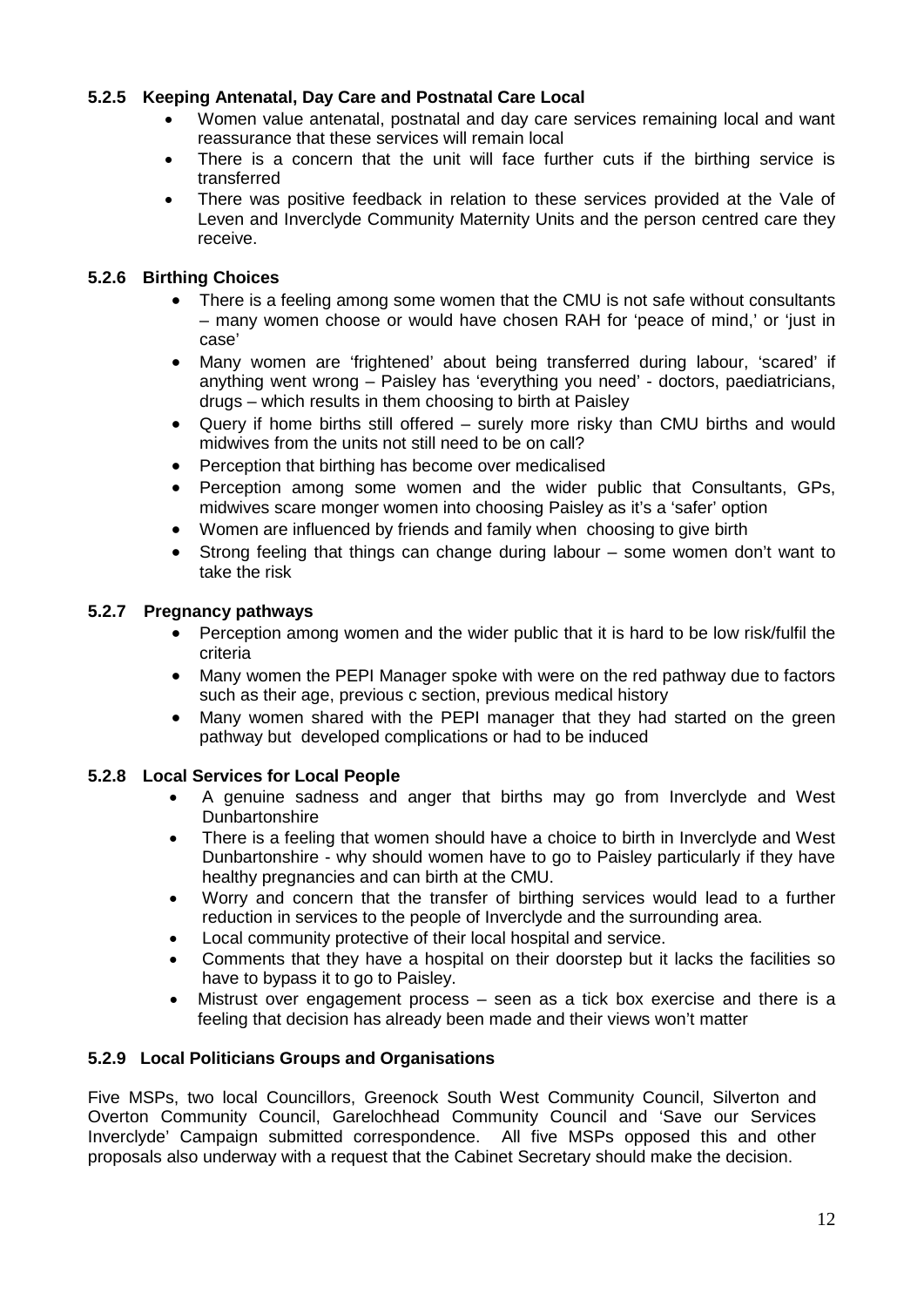The other issues raised reflected those previously mentioned with a focus on highlighting concerns that the proposal would lead to further services being reduced in Inverclyde and at the Vale of Level Hospital, travel issues and accessibility to Paisley for residents of Inverclyde.

**Laura Nixon Patient Experience Public Involvement Manager December 2016**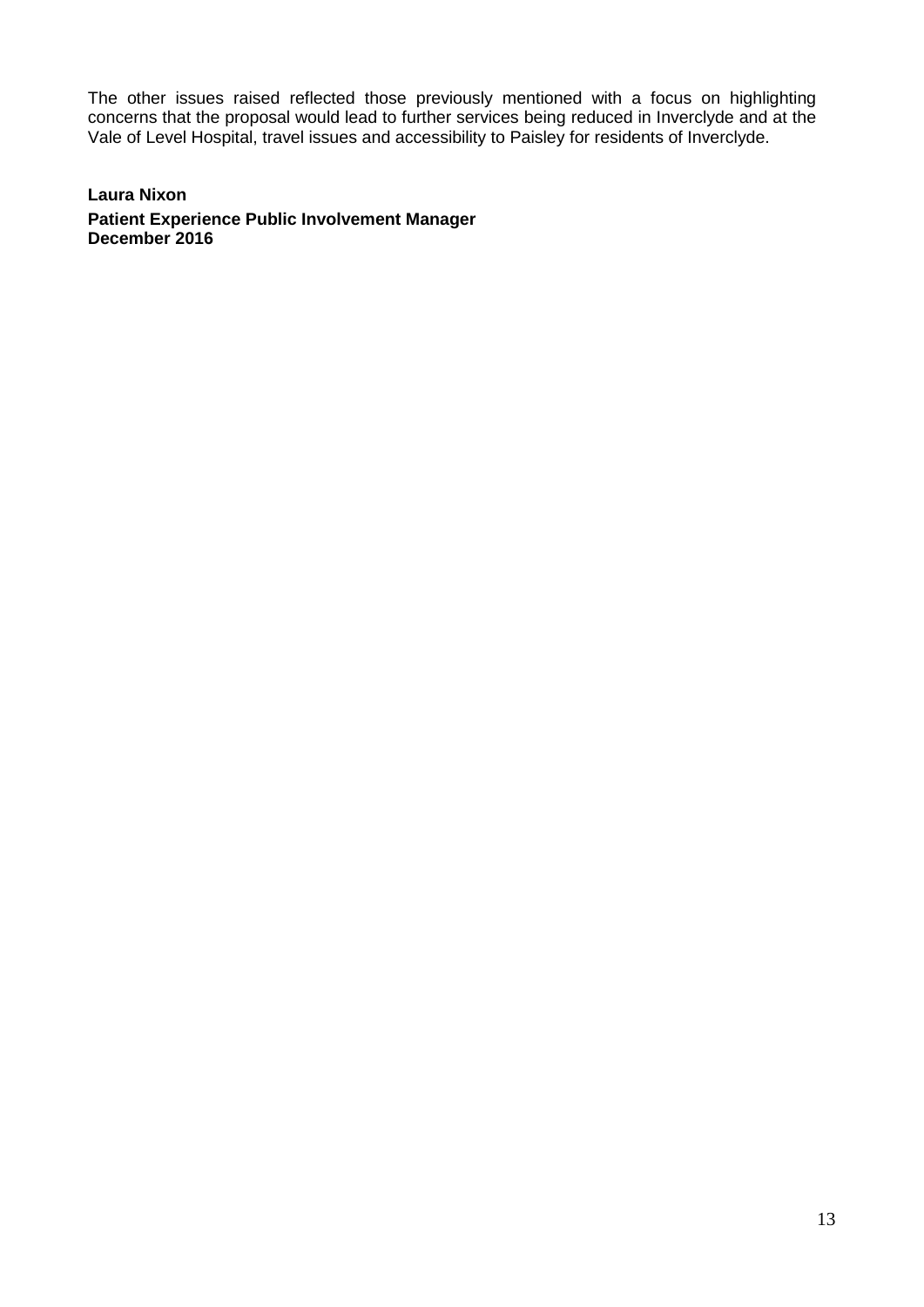## **Attachment 2**

### **Proposed service change**

#### **Changes to delivery services in the Community Maternity Units**

### **1. Current services**

Midwife led care has been well established in CMUs since the inception of the community maternity units in 2004. Both CMUs are busy services providing a wide range of maternity care to all women in each locality with around 5000 non birth contacts in each year. These services, offer high quality local outpatient and day care which is described in further detail in the rest of this section.

**Midwifery Teams:** Midwives work within geographical teams providing antenatal and postnatal care to a defined caseload of women. They provide first point of contact for early booking to the maternity services and provide continuity of carer with a maximum of three midwives for scheduled visits. CMU midwives are highly skilled, working autonomously but within a multidisciplinary context across antenatal, intrapartum and postnatal care. They maintain these skills by frequent in-house updates and attendance at Scottish Maternity Multidisciplinary Development Programme (SMMDP) courses.

**Antenatal Care:** Midwives are the first point of contact for all women as part of Keeping Childbirth Natural and Dynamic (KCND) care pathway they provide:-

- midwife led care to women on the low risk pathway
- shared care to women with an obstetrician as lead clinician
- parent education classes for women and their partners
- breast feeding support and workshops
- Preparation for labour and birth
- a home birth service for those women who meet the evidence based criteria
- care for vulnerable women supported by the Special Needs in Pregnancy Service (SNIPS)
- Liaise with other multidisciplinary agencies e.g. GPs, health visitors, social work, perinatal mental health and child protection unit
- day care assessment and early pregnancy assessment
- support high risk obstetric clinics
- Fulfil the health improvement imperatives of the public health agenda e.g. alcohol brief intervention, smoke free and carbon monoxide (CO) monitoring, breast feeding, cot death, referral to other agencies

#### **Postnatal care:** Midwives provide:-

- postnatal care to mother and baby
- detailed examination of the newborn and newborn blood spot screening
- infant feeding advice and support
- Management of jaundice within West of Scotland guidelines
- Liaison with GP and health visitor and other agencies as required
- formal handover to health visitor at day 10 or when appropriate

The Units both currently provide intrapartum services for women. These include providing:-

- telephone triage advice in early labour to support timely and appropriate admission to the CMU or Labour ward
- 1 to 1 care in labour in a freestanding midwife led birthing suite environment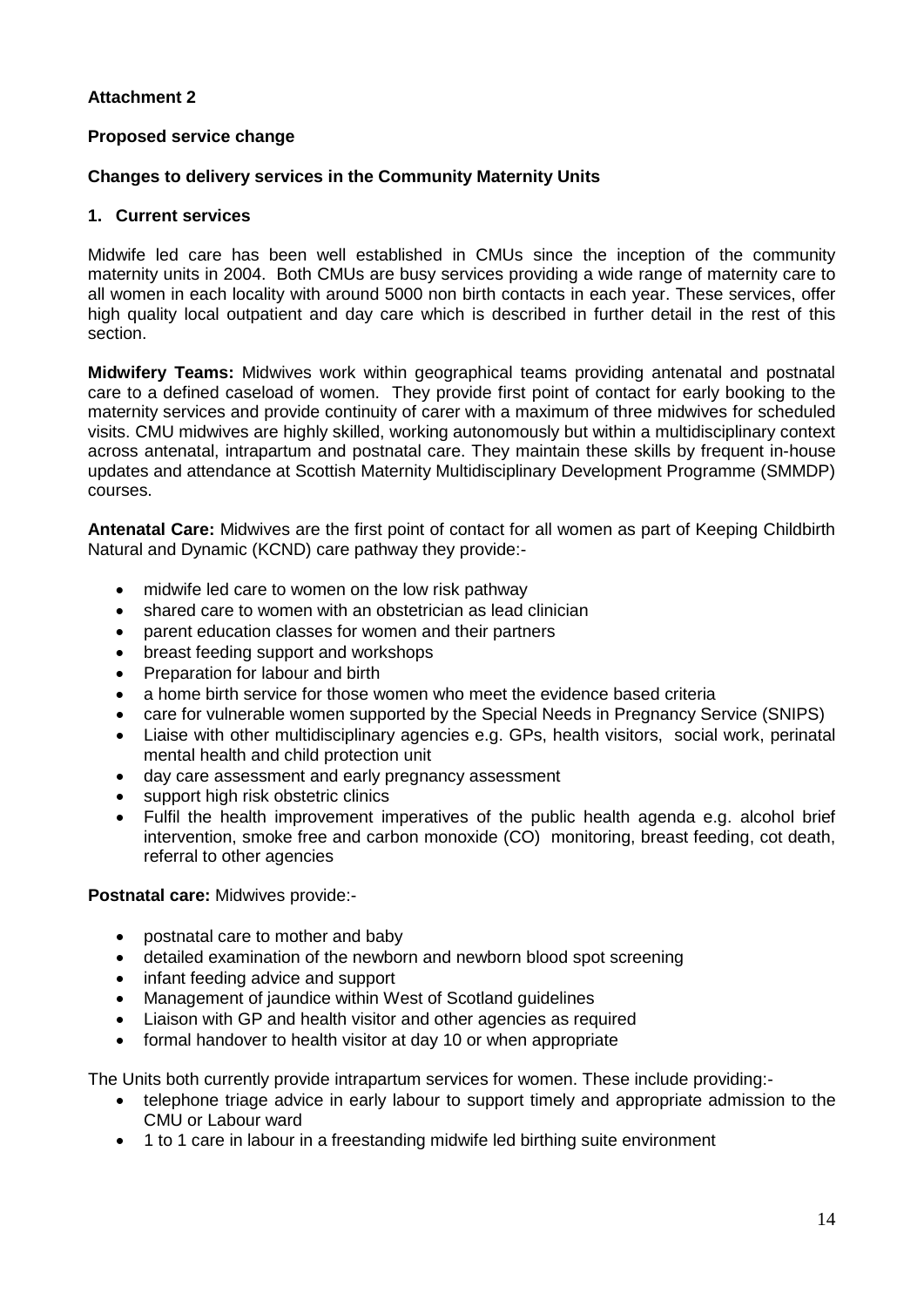- low risk care, including water birth and support for women using alternative therapies for labour and birth. Enabling women to be mobile with minimal interventions. This reduces the risk of unnecessary medical intervention and also enhances the woman's birth experience
- Importantly all midwives maintain the required knowledge and skills in dealing with obstetric and neonatal emergencies, keeping woman and baby stable until ambulance transfer to a consultant led obstetric or neonatal unit can be arranged as required

Numbers of women eligible for and opting to use those delivery services have continued to decline from the planned level of around 200 for each Unit. In the last 12 months 16 women have delivered at the IRH and 38 at the Vale. The graphs below illustrate the change.

## **Why do we want to make this change, Vale?**

### **Falling Numbers**

The number of pregnancies that have been booked has fallen in recent years. - In 2009, the number was 775 - In 2015, the number dropped to 635

## **Low Risk or Green Pathway**

The number of women assessed to be 'low risk' and suitable for the 'green' pathway has fallen more steeply due to changes in clinical guidelines and women having more complications with aspects of their health.

- In 2009, there were 392 women - In 2015, this fell to 194 women<br>*Delivering better health* www.nhsggc.org.uk



NHS

NHS

### **Why do we want to make this change? IRH**



Women with 'Low Risk' pregnancies have the option to choose Midwife led Birthing care at the Inverclyde Community Maternity Unit.

The number of women choosing this option has fallen:

- In 2009, it was 286 women
- In 2015, only 63 women made this choice.

The number of births at the Community Maternity Unit has fallen:

- In 2009, it was 115 births

- In 2015, only 22 births<br>Delivering better health www.nhsggc.org.uk

**Greater Glasgow Women opting for CMU Birth v those who delivered at CMU**

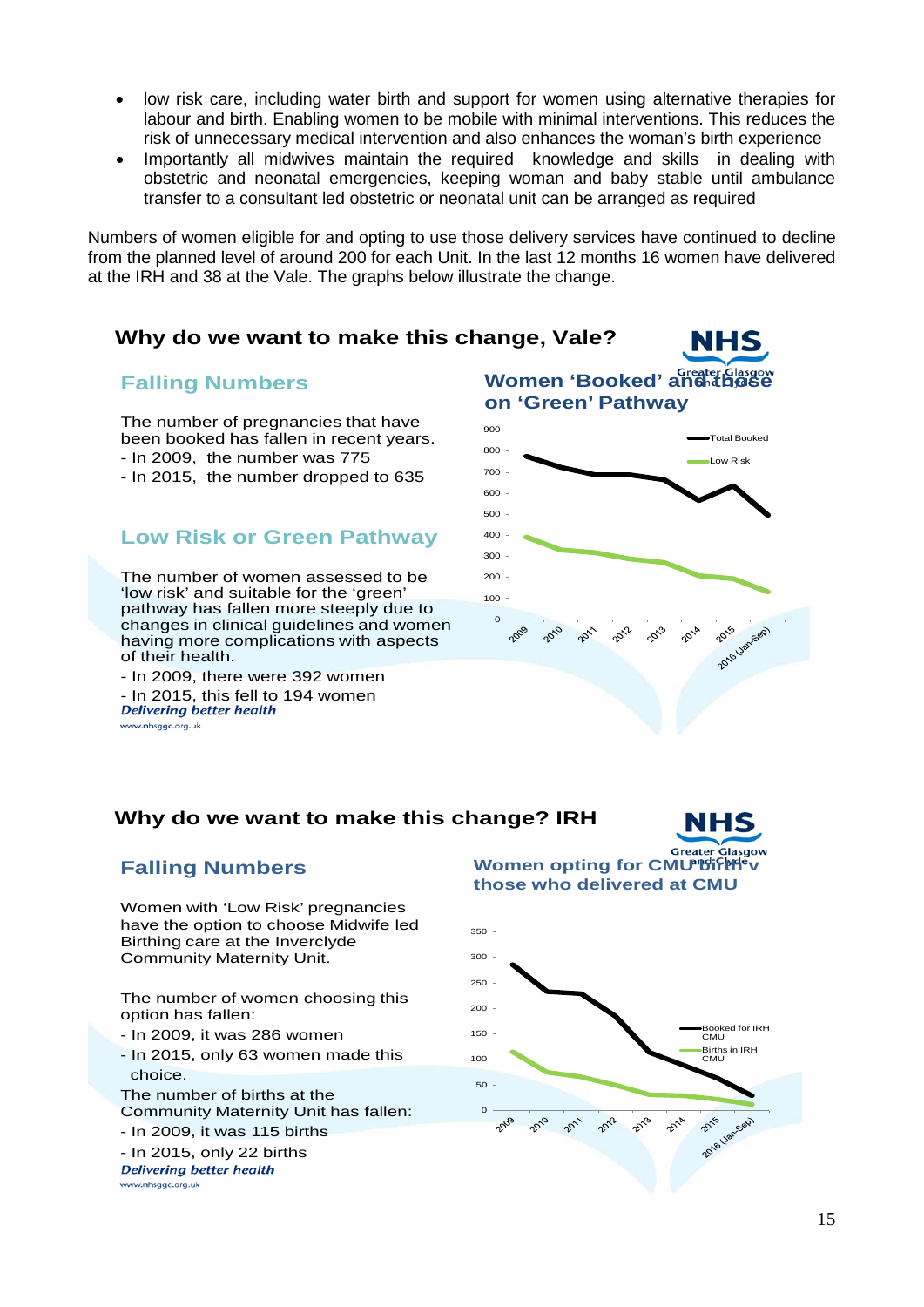The overwhelming majority of women choose to have their ante and post natal care in the Units but opt for delivery in hospital.

|                     |                                        | Year of Discharge |                 |                 |                 |                 |                 |                  |                 |
|---------------------|----------------------------------------|-------------------|-----------------|-----------------|-----------------|-----------------|-----------------|------------------|-----------------|
|                     | <b>Place of Delivery</b>               | 08/09             | 09/10           | 10/11           | 11/12           | $12/13$         | 13/14           | 14/15            | 15/16           |
| <b>Residents of</b> | <b>Crosshouse Hospital</b>             |                   | 2               | 4               | 3               | $\overline{3}$  | 4               | 2                | 3               |
| Inverclyde          | <b>Inverciyde Royal Hospital</b>       | 94                | 107             | 67              | 63              | 42              | 34              | 26               | $\overline{11}$ |
| <b>HSCP</b>         | Royal Alexandra Hospital               | 670               | 655             | 677             | 668             | 674             | 673             | 647              | 629             |
|                     | <b>Royal Maternity</b>                 | 13                | 6               | 5               | 9               | 3               | 3               | 4                | $\overline{2}$  |
|                     | Queen Elizabeth University Hospital    | $\overline{42}$   | $\overline{26}$ | $\overline{36}$ | $\overline{30}$ | $\overline{42}$ | $\overline{22}$ | $\overline{31}$  | $\overline{36}$ |
|                     | Queen Mothers Maternity                | $\overline{15}$   | 11              |                 |                 |                 |                 |                  |                 |
|                     | <b>Wishaw General Hospital</b>         |                   |                 |                 |                 |                 | 1               |                  |                 |
|                     | Aberdeen Maternity Hospital            |                   |                 |                 | 3               |                 |                 |                  |                 |
|                     | Dr Grays Hospital                      |                   |                 |                 |                 |                 |                 |                  |                 |
|                     | St Johns Hospital Howden               |                   | 1               |                 |                 |                 |                 |                  |                 |
|                     | Ninewells Hospital                     |                   |                 |                 |                 |                 |                 |                  | $\bar{2}$       |
|                     | Forth Valley Royal Hospital Larbert    |                   |                 |                 |                 |                 |                 |                  |                 |
|                     | Dumfries & Galloway Royal Inf.         |                   |                 |                 |                 |                 |                 |                  |                 |
|                     | Total                                  | 835               | 808             | 789             | 776             | 765             | 738             | $\overline{711}$ | 685             |
| <b>Residents of</b> | Crosshouse Hospital                    |                   |                 |                 |                 |                 |                 |                  |                 |
|                     | VOL Catchment Borders General Hospital |                   |                 |                 |                 |                 |                 |                  |                 |
| Area                | Vale of Leven Dist. Gen. Hosp.         | 96                | 112             | 81              | 103             | 93              | 77              | 33               | 35              |
|                     | Inverclyde Royal Hospital              |                   |                 |                 |                 |                 |                 |                  |                 |
|                     | Royal Alexandra Hospital               | 465               | 528             | 560             | 614             | 569             | 520             | 594              | 550             |
|                     | <b>Royal Maternity</b>                 | 17                | 16              | 14              | 20              | 14              | 13              | 13               | 12              |
|                     | Queen Elizabeth University Hospital    | 21                | 35              | 85              | 97              | 83              | 83              | 99               | 78              |
|                     | Queen Mothers Maternity                | 220               | 137             |                 |                 |                 |                 |                  |                 |
|                     | <b>Wishaw General Hospital</b>         |                   |                 | 4               |                 |                 |                 |                  |                 |
|                     | Aberdeen Maternity Hospital            |                   | 1               |                 |                 |                 |                 |                  |                 |
|                     | Royal Infirmary Edinburgh              |                   |                 |                 |                 |                 |                 |                  |                 |
|                     | Ninewells Hospital                     |                   |                 |                 |                 |                 |                 |                  |                 |
|                     | <b>Stirling Royal Infirmary</b>        |                   |                 |                 |                 |                 |                 |                  |                 |
|                     | Forth Valley Royal Hospital Larbert    |                   |                 |                 |                 | 2               | 1               |                  | 3               |
|                     | Total                                  | 822               | 829             | 745             | 836             | 761             | 695             | 740              | 679             |

### **Births to Greater Glasgow and Clyde residents in Inverclyde and VOL Catchments**

Following the previous public consultation the Board agreed to undertake an extensive programme of communication to try to increase the number of women opting to use the delivery services. Midwifery staff at both CMU's have actively promoted birth within the units.

## **2. Proposed Change:-**

## **2.1. The proposal** is to

- Retain all ambulatory services at the CMUs with midwife led intrapartum care in RAH, PRMH and the QEUH or at home.
- Transfer the birthing element of the services to the RAH; The RAH CMU has approximately 300 births per year and has the provision to expand from 3 postnatal beds and 4 birthing rooms up to 6 postnatal beds to meet the transfer of birth activity from IRH and Vale CMU's.
- The dedicated home birth team which covers Glasgow would be extended to be a GGC home birth team. There have been no recruitment issues for staff in the homebirth team and as this is their only function they are able to maintain their intrapartum care skills.

The reasons we are proposing changes are set out in the rest of this section.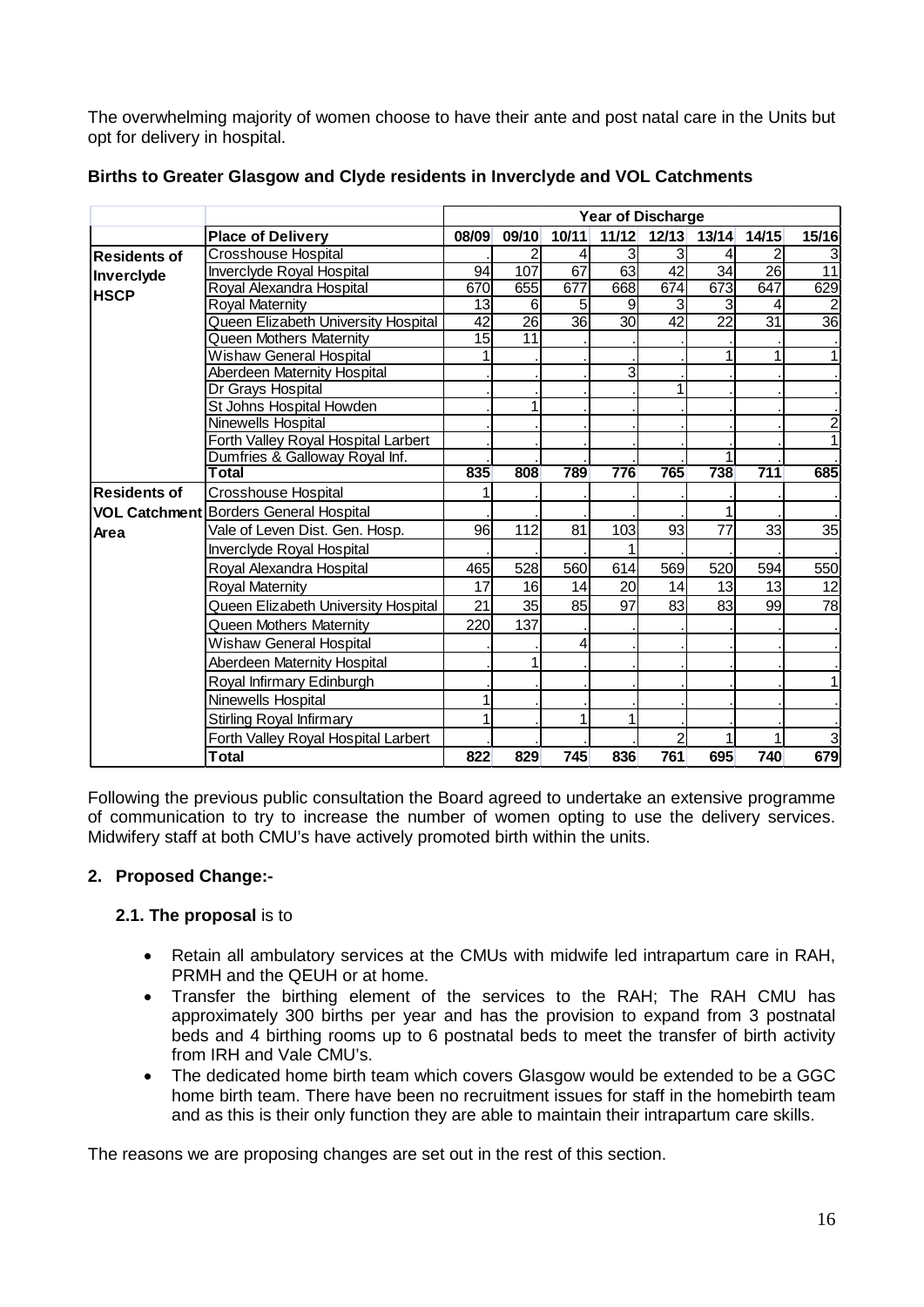- **2.2. The demographics** of the Maternity population has changed and there are fewer women who meet low risk criteria. The reduction in numbers of women who choose to give birth in the CMU's reinforces the clinical and service challenges in sustaining CMU birth facilities. Challenges include staff recruitment, retention and skill maintenance and there have been adverse clinical incidents.
- **2.3. Maintenance of intrapartum skills** is challenging given the low number of births at IRH and Vale CMU's. Given the low numbers of CMU the midwives have to rotate into the RAH CMU to maintain intrapartum competence and skills. The IRH and VoL CMU has an on-call system for out of hour's births.
- **2.4. The challenge of maintaining an on call system** over the past five years has had a heavy toll on midwives within the CMU, and is becoming more and more difficult to sustain. This is due to a number of factors which includes the age profile of midwives, difficulty in recruiting midwives, placing a greater burden on the existing staff and an increased on-call commitment. It is also becoming difficult to recruit to the CMU's as midwives need to live within 50 minutes of the units in order to respond to a woman in labour.
- **2.5. Staffing issues** the main arguments for change are based on staffing issues we are finding it difficult to recruit to the CMU's as you need experienced staff who live close enough to attend when a woman presents in labour out of hours (including weekends). Also due to the falling number of births, midwives are at risk of becoming deskilled in intrapartum care and must complete a rotational programme to the CMU at RAH. This rotation does affect the continuity of care for women in the antenatal and postnatal period and the benefits this provides. These issues all ultimately have an impact on the quality of care that women receive.
- **2.6. Complications** arise ensuring safe and prompt transfer of ill neonates or women in labour to the consultant units can be problematic. The Vale and IRH CMUs are free standing. If there is a requirement for medical/anaesthetic or neonatal assistance in the intrapartum and immediate postnatal period, the mum and / baby require to be transferred to the Consultant led unit at RAH. This may delay any necessary treatment and ultimately can affect care and influence morbidity. Some of the main reasons for transfer will include the requirement for epidural anaesthesia, delay in either the first or second stage of labour, concerns over fetal heart rate in labour, retained placenta requiring surgery, repair of an extensive perineal tear and transfer of the neonate for neonatal life support. These reasons also pertain to the homebirth service. All of these issues and the transfer rate are discussed with the woman at booking when she makes her choice over place of birth. Transfers do occur with our alongside CMU but the travel distance is minimal and some transfers can be avoided as medical staff are on site and can attend immediately to the CMU if required.

**Authors - Dr M McGuire, Nurse Director and Ms C Renfrew, Director of Policy and Planning Tels No - 0141 201 4407, 0141 201 4607**

**Date – 13 December 2016**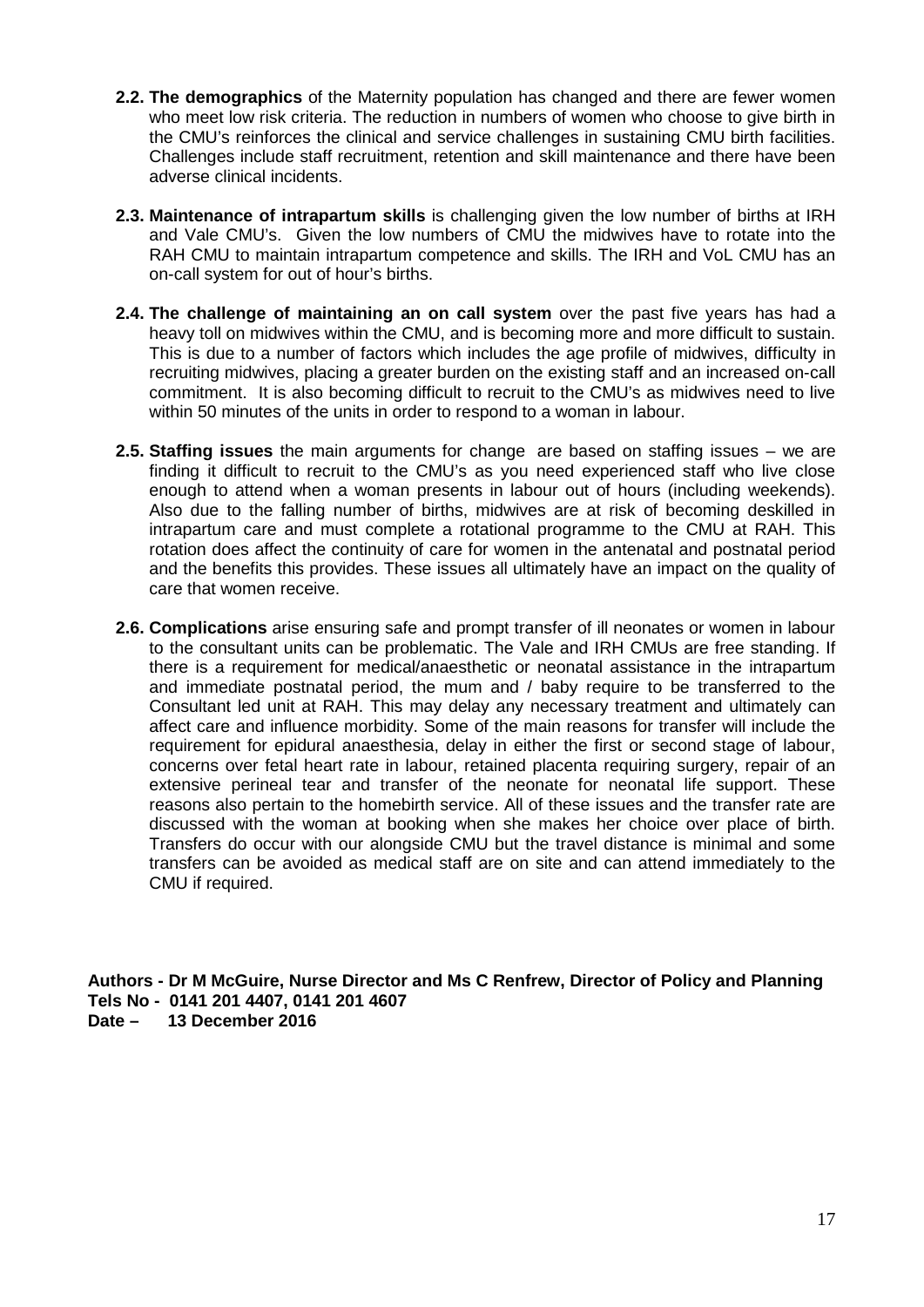# **Transfer of Birthing Services from Community Maternity Units**

**Appendix one:** Responses from Local Politicians, Groups and Organisations

| <b>Date</b> | Format         | <b>Community</b><br><b>Maternity Unit</b> | <b>Summary of key points</b>                                                                                                                                                                                                                                                                                                                                                                                                                                                                                                                                                                                                                                                                                                                                                                                                                                                                                                                                   |
|-------------|----------------|-------------------------------------------|----------------------------------------------------------------------------------------------------------------------------------------------------------------------------------------------------------------------------------------------------------------------------------------------------------------------------------------------------------------------------------------------------------------------------------------------------------------------------------------------------------------------------------------------------------------------------------------------------------------------------------------------------------------------------------------------------------------------------------------------------------------------------------------------------------------------------------------------------------------------------------------------------------------------------------------------------------------|
| 06.12.16    | Correspondence | Inverclyde and<br>Vale of Leven           | MSP Glasgow area<br>Opposed to the five proposals set out by Greater Glasgow<br>and Clyde Health Board including the downgrade of<br>maternity services at the Vale of Leven Hospital and<br>Inverclyde Royal Hospital.<br>These changes should be classed as major so the<br>proposals can be put to the Cabinet Secretary for<br>decision/withdrawal                                                                                                                                                                                                                                                                                                                                                                                                                                                                                                                                                                                                         |
| 28.11.16    | Correspondence | Inverclyde and<br>Vale of Leven           | MSP Glasgow area<br>Opposed to the five proposals set out by Greater Glasgow<br>and Clyde Health Board including the downgrade of<br>maternity services at the Vale of Leven Hospital and<br>Inverclyde Royal Hospital.<br>The Health Board do not have the support of the public in<br>taking forward these proposals.<br>There are no good clinical reasons for any of the<br>proposals.<br>Greater Glasgow and Clyde Health Board should withdraw<br>these proposals.<br>These changes should be classed as major and be<br>submitted to the Cabinet Secretary for decision                                                                                                                                                                                                                                                                                                                                                                                 |
| 01.11.16    | Correspondence | Inverclyde                                | <b>MSP for West Scotland</b><br>Greatly concerned by the decision to transfer birthing<br>services<br>My constituents have made it clear to me that they do not<br>want to be referred elsewhere for treatment, nor do they<br>want their local hospital to be stripped of its most vital<br>services in the name of budgets cuts.<br>In favour of addressing how the hospital can be managed<br>sustainably in the long term and that changes are subject<br>to meaningful public consultation<br>Cabinet Secretary should share responsibility for the<br>impact of any closure decisions on Inverclyde residents.                                                                                                                                                                                                                                                                                                                                           |
| 13.09.16    | Email          | Inverclyde                                | Chair, Greenock South West Community Council<br>The Community Council are opposed to the closure of the<br>$\bullet$<br>CMU at Inverclyde Royal Hospital.<br>Residents are concerned that the removal of the CMU<br>٠<br>would lead to a further reduction in services to the people<br>of Inverclyde and the surrounding area.<br>Concern was also raised regarding recent press reports<br>suggesting that the fabric of the building was deteriorating<br>and required investment to bring it up to standard.                                                                                                                                                                                                                                                                                                                                                                                                                                               |
| 18.09.16    | Email          | Inverclyde                                | Councillor/SNP Depute Leader<br>Understands the problems regarding numbers of mothers<br>$\bullet$<br>choosing to have their children born at the CMU at IRH but<br>believes the numbers have declined since the health board<br>made the decision to close the consultant led maternity<br>service in 2004 and centralise the service to Paisley RAH.<br>This proposal will take away the choice for mothers who<br>live in Inverclyde or live in areas that are catchment to IRH<br>and who want to give birth locally in the local hospital.<br>It will create travel problems for many people either having<br>to get their partners to hospital or going to visit mothers or<br>babies if have to stay in hospital for a day or two.<br>Especially if they have to use public transport. Instead they<br>would all have to travel to Glasgow or Paisley.<br>Concern that this proposal will lead to other services being<br>closed at the IRH such as A&E |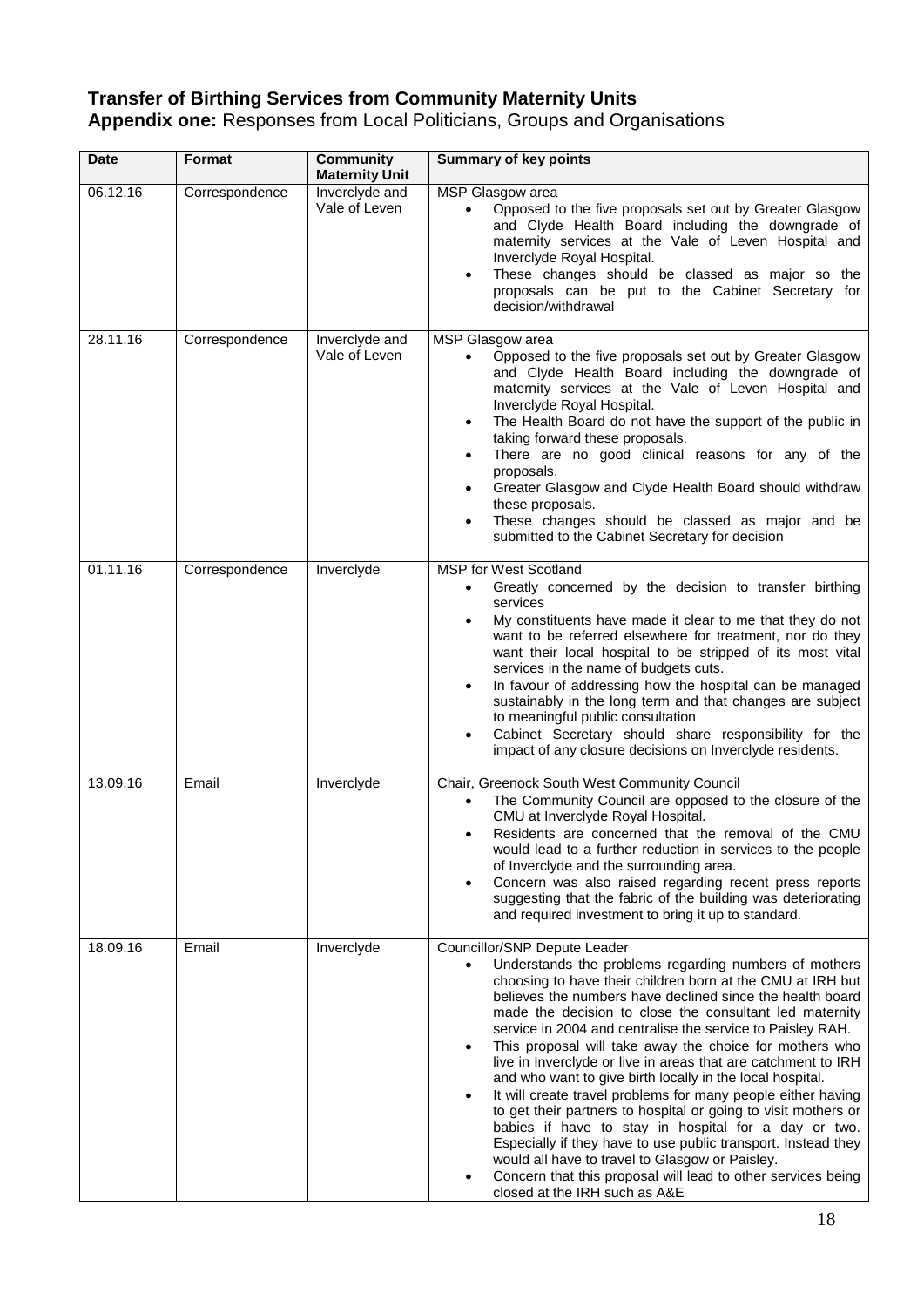|          |            |               | Why as one of the local community partners is NHS GCC<br>not bringing these proposals to close the birthing services<br>at the IRH CMU for consideration to Inverclyde Alliance?<br>Lack of trust among many people in Inverclyde after many<br>services have been<br>There is a lack of trust among many people in Inverclyde of<br>the health board after many services have been closed at<br>IRH over the past 20 years.                                                                                                                                                                                                                                                                                                                                                                                                                                                                                                                                                                                                                                                                                                                                                                                                                                               |
|----------|------------|---------------|----------------------------------------------------------------------------------------------------------------------------------------------------------------------------------------------------------------------------------------------------------------------------------------------------------------------------------------------------------------------------------------------------------------------------------------------------------------------------------------------------------------------------------------------------------------------------------------------------------------------------------------------------------------------------------------------------------------------------------------------------------------------------------------------------------------------------------------------------------------------------------------------------------------------------------------------------------------------------------------------------------------------------------------------------------------------------------------------------------------------------------------------------------------------------------------------------------------------------------------------------------------------------|
| 15.09.16 | Phone call | Inverclyde    | Councillor<br>To state the unit is not closing but to remove midwives is<br>$\bullet$<br>contradictory<br>Dangerous for women having to travel further in an<br>ambulance A pregnant woman can haemorrhage faster, so<br>it is dangerous to ask them to travel further in an<br>ambulance                                                                                                                                                                                                                                                                                                                                                                                                                                                                                                                                                                                                                                                                                                                                                                                                                                                                                                                                                                                  |
| 22.11.16 | Letter     | Inverclyde    | <b>MSP</b><br>The birthing unit in the IRH provides a hugely important<br>role in Inverclyde by offering parents flexibility and the<br>choice to have their children delivered locally as possible.<br>Wants to ensure the maternity unit remains in Inverclyde                                                                                                                                                                                                                                                                                                                                                                                                                                                                                                                                                                                                                                                                                                                                                                                                                                                                                                                                                                                                           |
| 23.09.16 | Email      | Vale of Leven | Secretary, Silverton and Overton Community Council<br>Opposed in principle to this proposed closure                                                                                                                                                                                                                                                                                                                                                                                                                                                                                                                                                                                                                                                                                                                                                                                                                                                                                                                                                                                                                                                                                                                                                                        |
| 30.11.16 | Letter     | Vale of Leven | <b>Garelochhead Community Council</b><br>Strongly object to the proposal by the NHS Greater<br>Glasgow and Clyde Health Board to transfer births from the<br>Vale of Leven Hospital to Paisley or Glasgow.<br>Concern for the many patients from the rural community<br>who rely on public transport having to travel even further<br>and will be extremely difficult and stressful for mother and<br>baby<br>The Scottish Government and the Health Board promised<br>in their vision for the vale that they would 'sustain and<br>promote' the maternity unit at the Vale.<br>The proposal should be declared as major by the Health<br>Secretary                                                                                                                                                                                                                                                                                                                                                                                                                                                                                                                                                                                                                        |
| 09.12.16 | Letter     | Vale of Leven | <b>MSP</b> for Dumbarton<br><b>Impact on Patients and Carers</b><br>The Board has failed to address the actual reasons why<br>more women are not choosing to give birth at the Vale or<br>Inverclyde.<br>In 2008 when similar proposals for closure were rejected<br>following public consultation, the health board promised an<br>extensive marketing campaign for three years to increase<br>This decision was incorporated into the<br>the numbers.<br>Vision for the Vale in the case of the Vale CMU. However<br>there is no evidence to suggest that the board made a<br>concerted effort to promote the service.<br>The 2010 decision to downgrade the Vale CMU from a 24-<br>$\bullet$<br>hour staff onsite service to an 8am-8pm service, with<br>midwives on call during the night, seriously undermined<br>confidence in the unit among local women.<br>Centralising the booking system which reduced the role of<br>$\bullet$<br>local GPs has also impacted on the decline in the number<br>of births at the CMU<br>West Dunbartonshire is an area with high levels of<br>deprivation and women in the Vale catchment area are<br>more likely to have complex health and social needs which<br>requires the maintenance of the full range of local services. |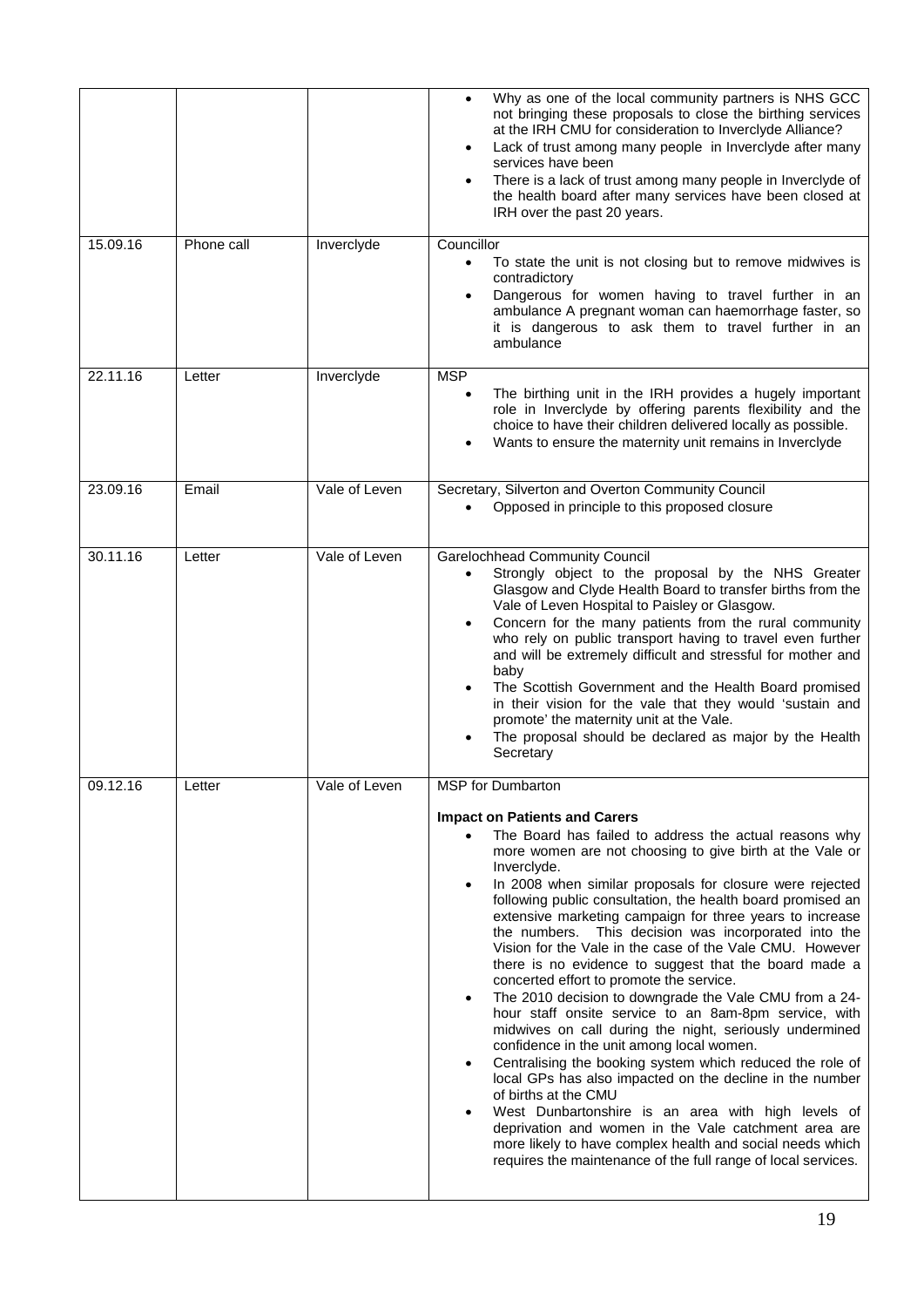| Change in the accessibility of services                                                                                  |
|--------------------------------------------------------------------------------------------------------------------------|
| West Dunbartonshire has lower than average car                                                                           |
| ownership rates.                                                                                                         |
| The poor public access to the RAH or QEUH would be                                                                       |
| particularly difficult for the women in Argyll and Bute who                                                              |
| live in the Vale catchment area, especially those in the<br>rural and semi-rural communities in Lomond North.            |
| Transport connections to the RAH and the QEUH make it<br>$\bullet$                                                       |
| difficult for women going into labour and also their visitors                                                            |
| <b>Emergency or unscheduled care services</b>                                                                            |
| It is important that the opportunity exists to give birth within                                                         |
| the community at the local hospital.                                                                                     |
| Concern that the health board's engagement process only<br>$\bullet$                                                     |
| targeted women who are currently pregnant or who have<br>given birth recently.                                           |
| The wider population and the community should be invited<br>$\bullet$                                                    |
| to make their views known via public meetings and surveys                                                                |
| The health board should not be allowed to proceed with the<br>$\bullet$                                                  |
| closure on the basis of a consultation held almost a decade<br>ago.                                                      |
|                                                                                                                          |
| <b>Public or Political Concern</b>                                                                                       |
| There is a great deal of public concern in Dumbarton, Vale<br>$\bullet$                                                  |
| of Leven, Helensburgh and Lomond regarding the<br>reduction in services at the Vale of Leven Hospital and the            |
| increasing centralisation of services at the RAH over recent                                                             |
| years.                                                                                                                   |
| This proposal should be considered as Major Service                                                                      |
| Change<br>In September the Lennox Herald handed a petition with                                                          |
| 2,500 signatures to the Scottish Government.                                                                             |
| <b>Conflict with national policy</b>                                                                                     |
| The proposals contradict the commitment in the Vision for                                                                |
| the Vale agreement between the Scottish Government and                                                                   |
| the health board in 2009 to 'sustain and promote' the                                                                    |
| <b>Community Maternity Unit.</b><br>The Scottish Government's Review of Maternity and<br>$\bullet$                       |
| Neonatal Services has not yet publishes its findings and                                                                 |
| recommendations on the future role of CMUs. In addition,                                                                 |
| the Chief Medical Officer is looking specifically at the                                                                 |
| reasons why birth numbers at CMUs in the Greater<br>Glasgow and Clyde health board area are lower than in                |
| other areas in Scotland. The health board should not be                                                                  |
| proposing changes to the CMUs while national policy is still                                                             |
| under review.                                                                                                            |
| The proposals also conflict with national policy in terms of<br>the presumption against the centralisation of health     |
| services.                                                                                                                |
| Change in the method of service delivery                                                                                 |
| The health board has argued that closure is necessary on                                                                 |
| the grounds of clinical safety despite the fact that many<br>free-standing midwife-led units operate successfully across |
| Scotland, in both urban and rural settings, some of which                                                                |
| have lower birth numbers than the Vale.                                                                                  |
| The Royal College of Midwives state that women who<br>$\bullet$                                                          |
| receive continuity of midwife throughout their pregnancy,                                                                |
| birth and post natal care more likely to have effective care,<br>a better experience and improved clinical outcomes.     |
| Women will not have the same level of access to a named                                                                  |
| midwife if births are transferred to Paisley or Glasgow while                                                            |
| ante-post natal services remain at the Vale.                                                                             |
| <b>Financial implications</b>                                                                                            |
| Proceeding with the closure of the birthing units in order to                                                            |